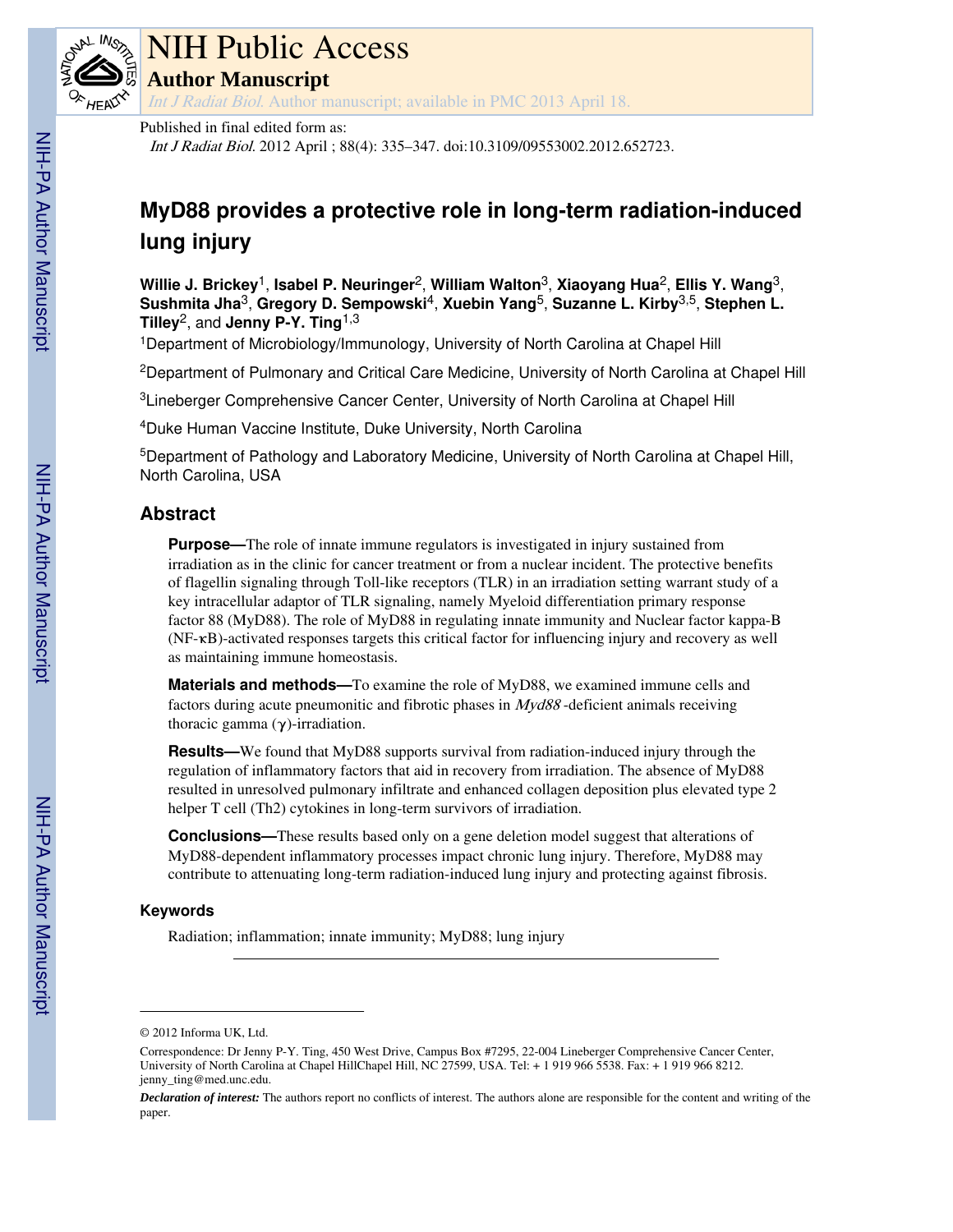#### **Introduction**

The lung is a highly radiosensitive organ which represents a prime tissue targeted for damage due to irradiation (Chen et al. 2002). Direct injury of the endothelial and epithelial tissues in the lung is a crucial clinical outcome of irradiation, leading to acute pneumonitis and delayed fibrosis. Radiation pneumonitis is an early response to radiation injury, resulting from immune and lung parenchymal cell interactions, accompanied by proinflammatory cytokines and chemokines (Chen et al. 2002, Ao et al. 2009), while fibrosis is manifested with late lung injury and/or unresolved inflammatory responses. Both cells of the adaptive immune system, such as thymic-derived lymphocytes (T cells), and of the innate immune system, such as inflammatory granulocytes or macrophages, have been implicated in radiation-induced injury (Roberts et al. 1993, Nakayama et al. 1996, Miura et al. 2000). A role for immune regulation in radiation pneumonitis has been demonstrated by: (i) The correlation of enhanced proinflammatory cytokines, specifically of Interleukins one alpha and six (IL-1 $\alpha$  and IL-6), with the incidence of radiation pneumonitis (Chen et al. 2002); (ii) the association of prior thymectomy and a lowered incidence of radiation pneumonitis (McBride and Vegesna 2000); (iii) an increased T cell infiltrate in patients who later develop radiation pneumonitis compared to those who did not (Roberts et al. 1993, Nakayama et al. 1996); and (iv) an association of decreased Tumor necrosis factor alpha (TNFα) caused by treatment with pentoxifylline with ameliorated radiation pneumonitis (Rube et al. 2002).

Radiation injury is sustained as a consequence of radiotherapy for cancer as well as by incidental exposure in the case of nuclear accidents or even bioterrorist acts. In either case, protective measures are important for preventing lethality and for providing amelioration of off-target effects to non-diseased cells or tissues. Activation of Toll-like receptor (TLR) signaling, namely toll-like receptor 5 (TLR5) through the exposure to flagellin, has been reported to be very effective in protecting cells, mice and non-human primates from radiation-induced lethality (Burdelya et al. 2008, Vijay-Kumar et al. 2008). It is becoming increasingly important to understand the protective roles supported by TLR signaling in order to develop immunotherapies that synergize with radio- and chemotherapeutic approaches for the treatment of cancer patients (Roses et al. 2008).

TLR signaling in mammals has rapidly emerged as a major route by which the immune system responds to microbial pathogens, pharmacologics, synthetic compounds as well as non-infectious stress insults through activation and regulation of cell proliferation and differentiation programs (Medzhitov and Janeway 2000, Akira and Takeda 2004, Beutler 2004, Jiang et al. 2006, McGettrick and O' Neill 2007). TLR activation requires a host of intracellular adaptor proteins proximal to the TLR, with the most prominent being Myeloid differentiation primary response factor 88 (MyD88) (Cao et al. 1996, Hacker et al. 2000, Wang et al. 2001). With the exception of a subset of toll-like receptors 4 and 3 (TLR4 and TLR3) stimulations in vivo, all TLR studied to date display MyD88-dependent signaling; thus an analysis of mice lacking the MyD88 molecule provides a targeted assessment of the role of TLR signaling in a specific biologic outcome. Although previous human (Liebermann and Hoffman 2003, Li 2004) and animal studies with Myd88 -null mice have demonstrated roles of this molecule in atherosclerosis (Bjorkbacka et al. 2004), cancer adjuvant therapy (Akazawa et al. 2004), onset of autoimmune disorder, and allotransplant rejection (Goldstein et al. 2003), the in vivo role of MyD88 in radiation-induced pulmonary injury has not been studied.

Supported by the evidence for roles of adaptive and innate immune responses in radiationinduced pneumonitis, the focus of this report is to determine the role of MyD88, a specific key regulator of immunity, in radiation-induced injury. This molecule controls innate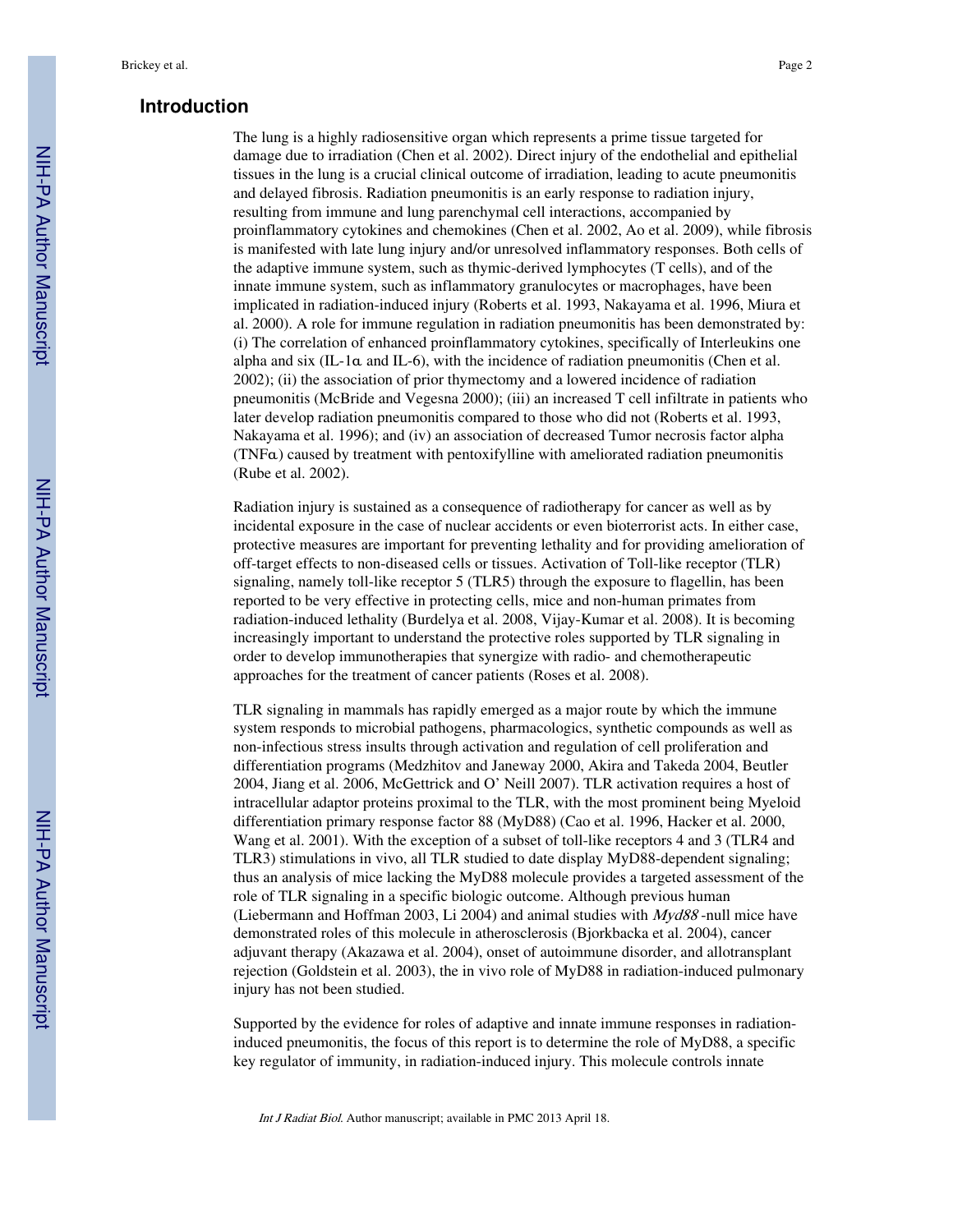immunity and proinflammatory responses through its mediation of intracellular signaling (Kenny and O' Neill 2008). It is a cytosolic adaptor molecule that acts as an intermediary between activated TLR, interleukin 1 or 18 receptors (IL-1R/IL-18R) and other signaling molecules that are proximal to the membrane. MyD88 contains two prominent domains, the T oll-like receptor/I nterleukin 1 Receptor (TIR) domain and a death domain (Xu et al. 2000). The TIR domain consists of an alpha-beta fold and forms a complex with its associative membrane receptors (TLR, IL-1R and IL-18R) when the latter become activated by their respective agonist or ligand. Upon activation, the death domain of MyD88 interacts with the death domain of IL-1 receptor-associated kinase-1 (IRAK1). This results in the recruitment of a membrane proximal complex consisting of TNF receptor associated factor 6 (TRAF6), IL-1 receptor-associated kinases-1, 2, or 4 (IRAK1/2/4) and transforming growth factor-β-activated kinase-1 (TAK-1). Further downstream mediators include nuclear factorκ B-inducing kinase (NIK), Inhibitor of nuclear factor-κ B kinase (IKK), Mitogen-activated protein kinase kinase 1 (MEKK1), and c-jun N-terminal kinase (JNK) that lead to the endpoint regulators of gene activation, namely nuclear factor-kappaB (NF-κB) and

The pivotal role MyD88 plays in transmitting intracellular signals from activated innate immune receptors to the transcriptional regulator NF-κB suggests that elimination of this gene will significantly alter immune responses to danger, stress or pathogenic stimuli. Although architectural and physiologic changes in lungs have long been recognized as adverse events due to radiation exposure, immune mechanisms regulating and/or protecting against injury are less understood (Abid et al. 2001, Hill 2005, Graves et al. 2010). Here, the pulmonary consequences of loss of MyD88 to radiation- induced stress have been tested by treating  $Myd88$ -null animals with a single high dose of gamma (γ)-irradiation to the thorax. To discern contributions of MyD88 to radiation-induced pulmonary injury and/or repair during acute and late lung injury phases, the following outcomes were monitored: Survival, pathology and inflammatory factors (Williams et al. 2010). Mice lacking MyD88 were more susceptible to death due to thoracic exposure to irradiation and displayed fibrosis hallmarks such as increased collagen deposition and dysregulated cytokines. Based solely on examination of gene-deficient mice, these initial results suggest that not only is MyD88 important for homeostasis (Nagai et al. 2006, McGettrick and O' Neill 2007), but it also appears to confer a protective role against radiation-induced lung injury. This initial characterization should pave the way for further study, possibly using cell specific targeting of MyD88 function as well as biochemical approaches, to identify MyD88 as a critical molecule for radiation countermeasures.

Mitogen-activated protein kinase (MAPK)-induced activities. NF-κB and MAPK regulate downstream genes that include an array of cytokines, chemokines, growth factors and cell surface molecules which can significantly influence innate and adaptive immunity.

#### **Materials and methods**

#### **Animals**

Male mice, aged 8–12 weeks old, were used in these studies. C57BL/6 mice (or wild type, WT) originally from Jackson Laboratory (Bar Harbor, ME, USA) and bred at The University of North Carolina at Chapel Hill (UNC-CH), NC, USA along with congenic Myd88<sup>-/-</sup> mice (originally from Dr Shizou Akira, Osaka University, Osaka, Japan) backcrossed to C57BL/6 mice for at least nine generations from Dr Donald Cook, National Institute of Environmental Health Sciences (NIEHS), Research Triangle Park, NC, USA were examined. All animals were housed in an Association for the Assessment and Accreditation of Laboratory Animal Care accredited pathogen-free facility. All animals were treated humanely according to National Institutes of Health (NIH) guidelines and procedures approved by UNC-CH's Institute of Animal Care and Use Committee.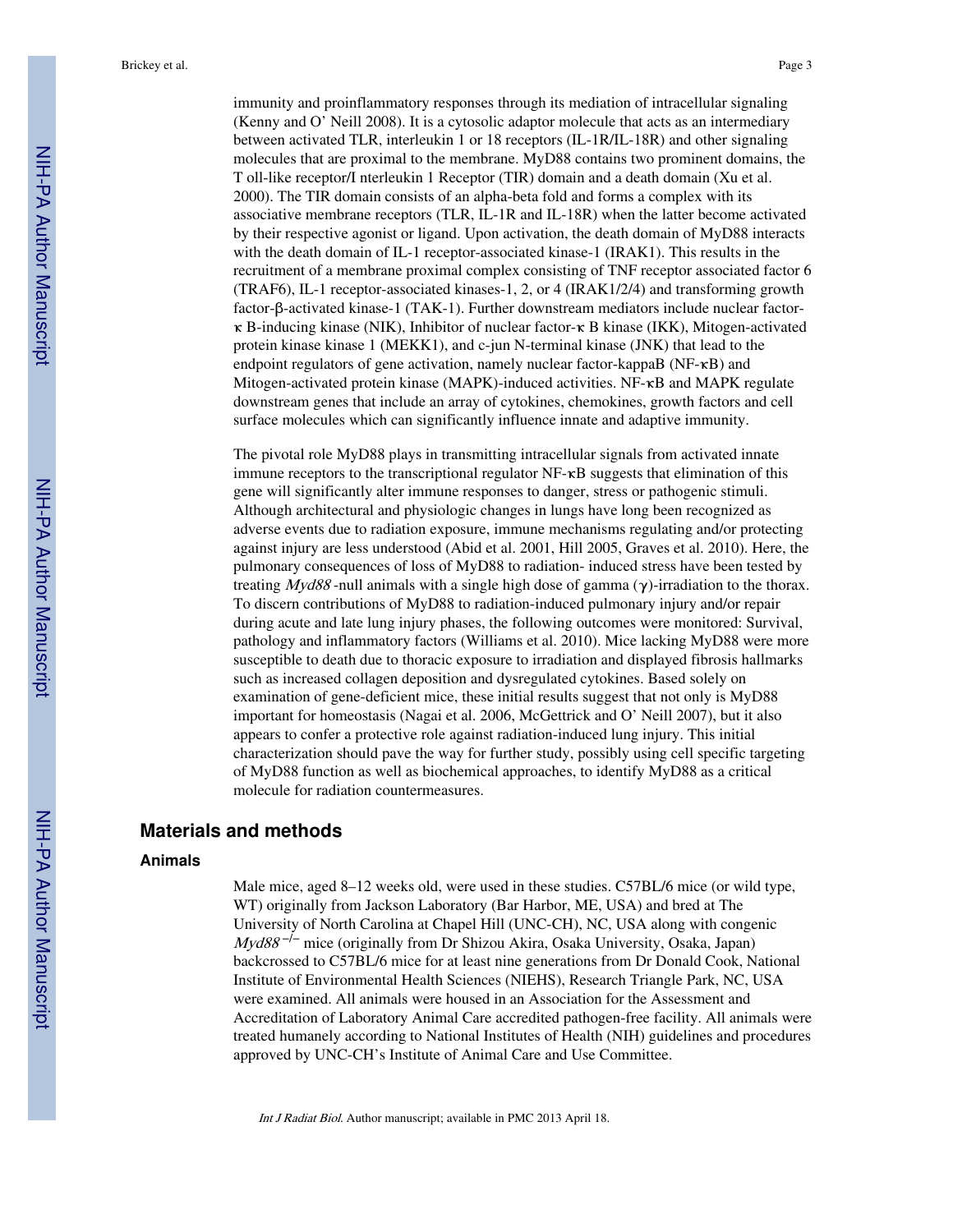#### **Radiation-induced injury model**

Mice received a single dose of thoracic-targeted irradiation  $($   $\sim$  14 gray [Gy]) using a collimator (Model 335) with a <sup>137</sup>Cesium  $\gamma$ -ray source (Model Mark I-68; J.L. Shepherd & Associates, San Fernando, CA, USA) at a 1.7 Gy/min dose rate. Prior to irradiation, mice were anesthetized with tribromoethanol (Sigma-Aldrich Corp., St Louis, MO, USA) and then loosely immobilized over a 2.9 cm<sup>2</sup> opening in a lead block (manufactured by UNC-CH Radiology). The treated mice as well as untreated age-matched controls were housed in cages in pathogen-free rooms and given standard laboratory chow and water ad libitum. Routine serological testing of sentinel animals housed alongside the irradiated animals revealed the absence of mites, pinworms, Mycoplasma pulmonis, and a host of viruses, including epizootic diarrhea of infant mice (EDIM), Theiler's murine encephalomyelitis virus (TMEV GDVII strain), Mouse Hepatitis Virus (MHV), Murine minute virus (MMV), Murine parvovirus (MPV) and non-structural protein-1 (NS-1) antigen, Pneumonia Virus of Mice (PVM), and Sendai virus. Experimental and control mice were sacrificed at designated times up to 27 weeks post irradiation (wpi) for analyses.

#### **Peripheral blood assessment**

Hematological tests to determine abundance of lymphocytes, granulocytes and monocytes in the white blood cell (WBC) fraction on ethylenediaminetetraacetic acid (EDTA)-whole blood collected by retro-orbital or submandibular bleeding were performed using an Animal Blood Counter (Heska, Loveland, Colorado, USA) in the Animal Clinical Chemistry Facility at UNC-CH.

#### **Lung histopathology**

Harvested lung tissues were inflated with 10% formalin (Sigma-Aldrich), paraffinembedded and sectioned (5 micron) at the Animal Histopathology Core Facility at UNC-CH. Prepared sections of intact lobe were stained with hematoxylin and eosin (H&E), Masson's trichrome (MT) (Sigma-Aldrich) or Picosirius Red (SR) (Polysciences Inc, Warrington, PA, USA) and viewed by light microscopy (ScanScope microscope, Aperio Technologies, Vista, CA, USA). Several pathologic features plus degree of cellularity were assessed by reviewers unaware of the identity of each sample. Each interstitial focal infiltrate found in the lung section was graded according to the following scale: 0, no apparent abnormality; 1, cellularity encompassing an area < 25 alveolar spaces; 2, an area between 25–50 alveolar spaces; 3, an area between 50–100 alveolar spaces; and 4, an area  $\ge$ 100 alveolar spaces. The corresponding grades for all the foci per lung sample were combined to give a cellularity score. Collagen content was determined indirectly by assessing hydroxyproline levels in the right lung (Smith et al. 1994, Keane et al. 1999) or by SR staining (Junqueira et al. 1979), where images of seven randomly chosen fields localized to the subpleural regions were captured using a polarizing filter on a BX61 microscope (Olympus, Center Valley, PA, USA), with averaged pixels of polarized light determined by ImageJ analysis (available at NIH via http://rsbweb.nih.gov/ij/). Immunohistochemistry was performed on deparaffinized and re-hydrated lung tissue sections to examine T cells (hamster anti-mouse T cell receptor beta or TCRβ antibody conjugated with phycoerythrin, 1:200 dilution, H57-597 clone; Beckman Coulter Incorporated, Miami, FL, USA), and myeloid cells (rat anti-mouse Integrin alpha M or cell differentiation marker 11b, CD11b, antibody conjugated with allophycocyanin, 1:200 dilution, M1/70 clone; eBioscience, San Diego, CA, USA) as described (Arnett et al. 2002, Jha et al. 2010). Sections were mounted in VECTASHIELD® with 4′, 6-diamidino-2-phenylindole (DAPI) (Vector Laboratories, Burlingame, CA, USA) and viewed using an Olympus BX-40 microscope fitted with DP72 camera. Images were captured using cellSens® image acquisition software (Olympus) and immunopositive cells with an observable DAPI-stained nucleus were counted in 5–7 randomly chosen fields per lung section.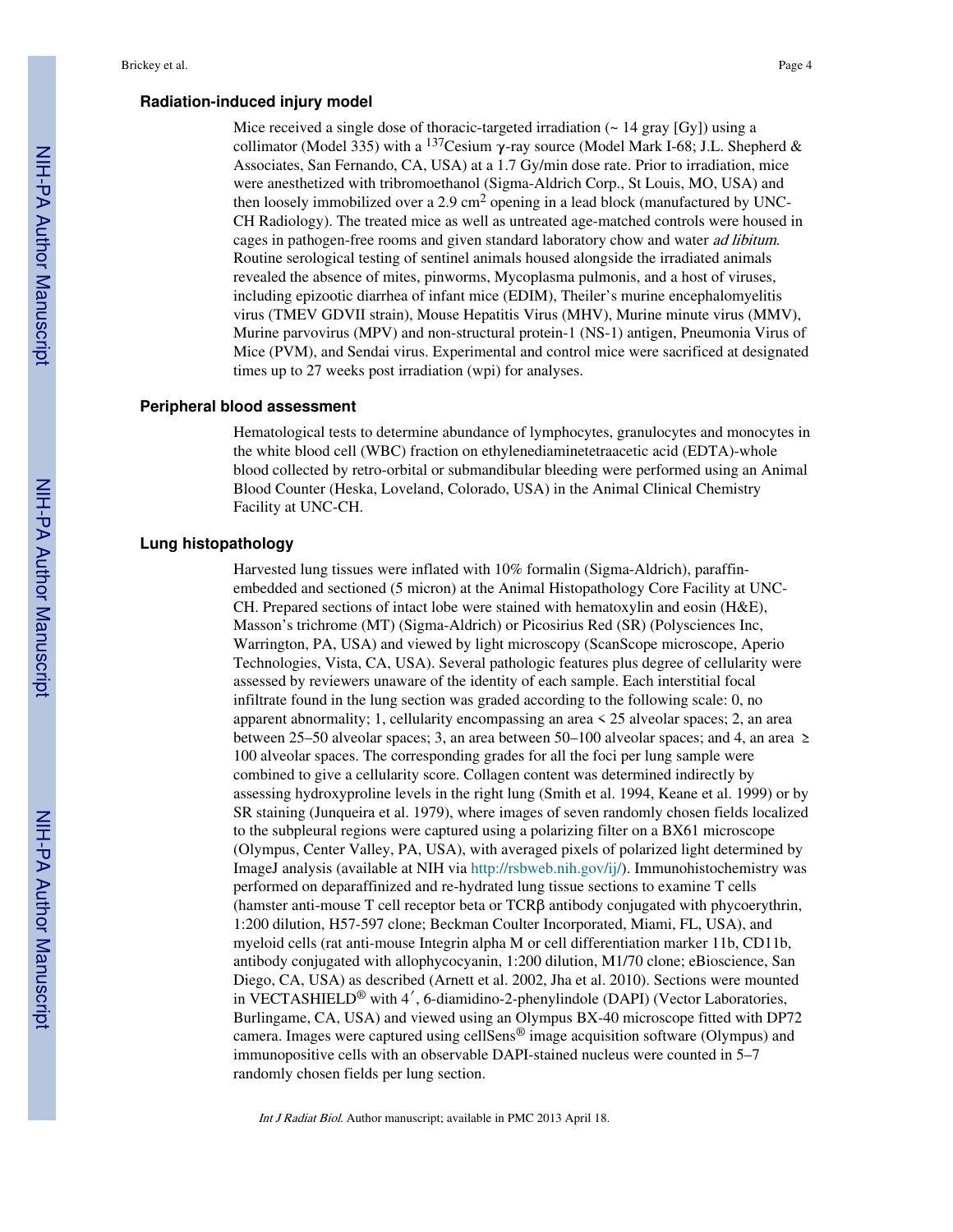#### **Ribonucleic acid (RNA) profiling**

Total RNA was generated from lung homogenates using Trizol (Invitrogen Corporation, Carlsbad, CA, USA), and converted into complementary deoxyribonucleic acid (DNA) using random hexamers and Moloney Murine Leukemia Virus-Reverse Transcriptase (MMLV-RT) (Invitrogen), according to manufacturer's instructions. Then, polymerase chain reaction (PCR) amplification was performed using gene specific primers with probes or with cyanine dye (i.e., SYBR green) incorporation using a 7900T Fast Real-Time PCR System (Applied Biosystems Incorporated or Life Technologies Corporation, Carlsbad, CA, USA). Primer sequences included: ribosomal RNA (i.e., 18 Svedberg unit, 18S rRNA) (tetrachlorofluorescin or TET-CAAATTACCCACTCCCGACCCG- black hole quencher or BH, 5′-GCTGCTGGCACCAGA CTT-3′, 5′-CGGCTACCACATCCAAGG-3′); Transforming growth factor beta (Tgfb) (6-carboxyfluorescein or FAMACCTTGGTAACCGGCTGCTGACC -tetramethylrhodamine quencher or TAMRA, 5′-GGAACTCTACCAGAAA TATAGC-3′, 5′-CACTCAGGCGTATCAGTG-3′); Forkhead box P3 (FoxP3) (FAM-ATCCTACCCACTGCTGGCAAATGGAGTC-TAMRA, 5′-CCCAGGAAAGACAGCAACCTT-3′, 5′-TTCTCACAACCA GGCCACTTG-3′); Interleukin 1beta (Il1b) (5′-CTCATTGT GGCTGTGGAGAAG-3′, 5′- ACCAGCAGGTTATCATCATCAT-3<sup>'</sup>); Interleukin 6 (Il6) (5<sup>'</sup>-TACCATAGCTACCTGGAGTACAT-3 ′, 5 ′-CTGTGACTCCAGCTTATCTGTTA-3 ′). Commercial primer/probe sets (Life Technologies Corporation) for Chemokine (C-C motif) ligand 2 or Monocyte chemoattractant protein 1 (Ccl2/Mcp1; Mm00441242\_m1); Chemokine (C-X-C motif) ligand 1 or platelet-derived growth factor-inducible KC protein (Cxcl1/KC; Mm00433859\_m1); Endothelin 1 (Edn1; Mm00438656\_m1); Hyaluronan synthase 2 or 3 (Has2; Mm00515089\_m1 or Has3; Mm00515091\_m1); Intercellular adhesion molecule (*Icam1*; Mm00516023\_m1); Matrix metalloproteinase 2 (Mmp2; Mm00439506 m1); Myeloperoxidase ( $Mpo$ ; Mm01298424 m1); and extracellular superoxide dismutase 3 (*Sod3*; Mm00448831 m1) were utilized. Genespecific transcripts were first normalized to 18S rRNA transcripts for each sample and then ratios of normalized RNA in treated samples to untreated controls were generated. Fold change in expression from untreated samples are reported.

#### **Protein profiling**

Serum was prepared from blood taken by cardiac puncture and profiled using the Mouse Cytokine 20-Plex Panel (Invitrogen). Mean protein  $\pm$  standard error of the mean (SEM) (pg/ ml) are reported with each group consisting of at least three biological replicates ( $n = 3-5$ ).

#### **Lung physiology assessments**

Physiologic measures of lung function in mice surviving for more than 18 wpi were assessed as described (Irvin and Bates 2003, Lovgren et al. 2006, Glaab et al. 2007). Briefly, mice were anesthetized, tracheostomized, and mechanically ventilated using a computercontrolled small animal ventilator or FlexiVent (SCIREQ Incorporated, Montreal, Quebec, Canada). Pressure-volume curves were used to determine static compliance (Cst) and oscillatory mechanics were used to determine tissue elastance (H) of the lungs of treated and control mice.

#### **Statistics**

Student's t- test and Mann-Whitney test were used to contrast results for WT and  $My d88^{-/-}$ at similar conditions as indicated by dotted lines, while solid lines represent analysis by one way analysis of variance (ANOVA) for a single genotype over time. Differences with <sup>P</sup> values < 0.05 were considered significant. Kaplan-Meier survival curves were generated using Prism (GraphPad Software Inc., La Jolla, CA, USA).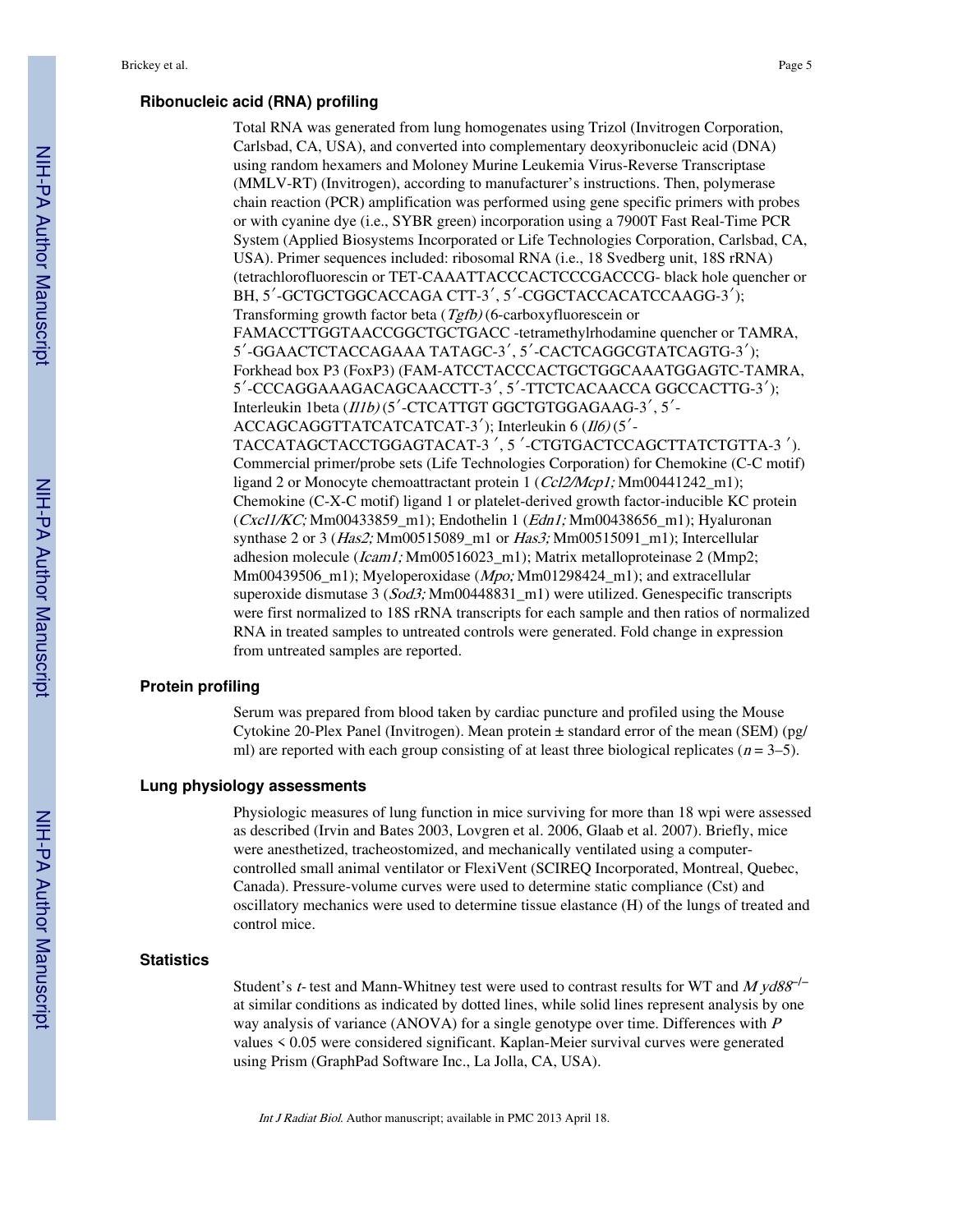#### **Results**

#### **Myd88**−**/**− **mice are susceptible to death due to radiation-induced lung injury**

To begin to define the in vivo role of MyD88 in radiationinduced injury, we followed a cohort of irradiated  $Myd88^{-/-}$  mice over time to determine if loss of MyD88 affected organism survival to thoracic irradiation. Targeting radiation to the thorax while also shielding the body necessitated an experimental set-up whereby mice were anesthetized (via intraperitoneal injection of tribromoethanol) immediately prior to immobilization over a 2.9 cm<sup>2</sup> opening in a lead block. Anesthetized mice became alert after radiation exposure in the same time course irrespective of genotype, suggesting no adversity correlating with genetic differences. Overall, we inferred a protective role for MyD88 as the absence of MyD88 sensitized mice to die sooner (Figure 1A). More than half of the irradiated  $Myd88^{-/-}$  mice were dead by 28 weeks post irradiation (wpi), and 80% of these mice were dead by the end of the experiment (33 wpi), while the majority of treated wild type (WT) animals survived the entire course of the experiment.

Peripheral blood cell composition in WT and  $Myd88^{-/-}$  mice prior to and after irradiation was examined. Although not significantly divergent from WT, a trend of diminished cell numbers in Myd88<sup>-/-</sup> mice at baseline was seen (Figure 1B). Dynamic changes in peripheral blood cell types were followed for six weeks during the acute response. Similar kinetic profiles were found for WT and  $Myd88^{-/-}$  animals, with WBC and lymphocyte counts dropping precipitously by three days and then recovering to or above baseline levels by 6 wpi (Figure 1C). Although granulocytes and monocytes comprised a smaller portion of the peripheral WBC in absolute numbers, these cell types were relatively static near baseline levels throughout six weeks following irradiation for WT and  $M y d88^{-/-}$  mice, with minor differences in monocytes at 1.4 weeks and granulocytes prior to radiation in  $M y d88^{-1}$ mice.

#### **Increased cellularity is evident in the lungs of treated Myd88**−**/**− **mice during acute injury**

To examine the injury phenotype in the absence of MyD88, we investigated pulmonary pathology associated with thoracic irradiation. H&E stained lung tissues from treated mice during six weeks after irradiation were examined for cellular infiltrate (Figure 2A). An interstitial infiltrate score estimating the number of foci as well as the area of alveolar spaces spanned by infiltrate was assigned by reviewers unaware of the identity of genotype or time after treatment. These semi-quantitative observations indicated increased cellularity in lungs of M yd88<sup>-/-</sup> mice by 4–6 wpi, whereas WT tissues appeared to have low levels of infiltrate similar to the basal state (Figure 2B).

To begin to address the nature of the cellular infiltrate, immune cell populations in the lung were investigated by cell-specific antibody staining of fixed lung sections. T and myeloid cells were detected by TCRβ and CD11b immunohistochemistry, respectively (Figure 2C). Examination of these stained sections revealed elevated numbers of  $TCR\beta^+$  and  $CD11b^+$ cells in tissues after irradiation, but with no differences in numbers of immunopositive cells between WT and *Myd88<sup>-/-</sup>* sections (Figure 2D). (Neutrophils, macrophage and other cell types or activation states were not specifically distinguished.)

#### **Focal damage is evident in long-term surviving radiation-treated Myd88**−**/**− **mice**

We anticipated that the events occurring during the acute phase of inflammation would influence the course of repair and long-term pathology (Rubin et al. 1995). Therefore we examined long term irradiated  $Myd88^{-/-}$  and corresponding WT survivors up to 27 weeks after treatment. Upon histologic examination of fixed lung tissues (Figure 3A), we found more sites of damage encompassing between 25 and 250 alveolar spaces in long-term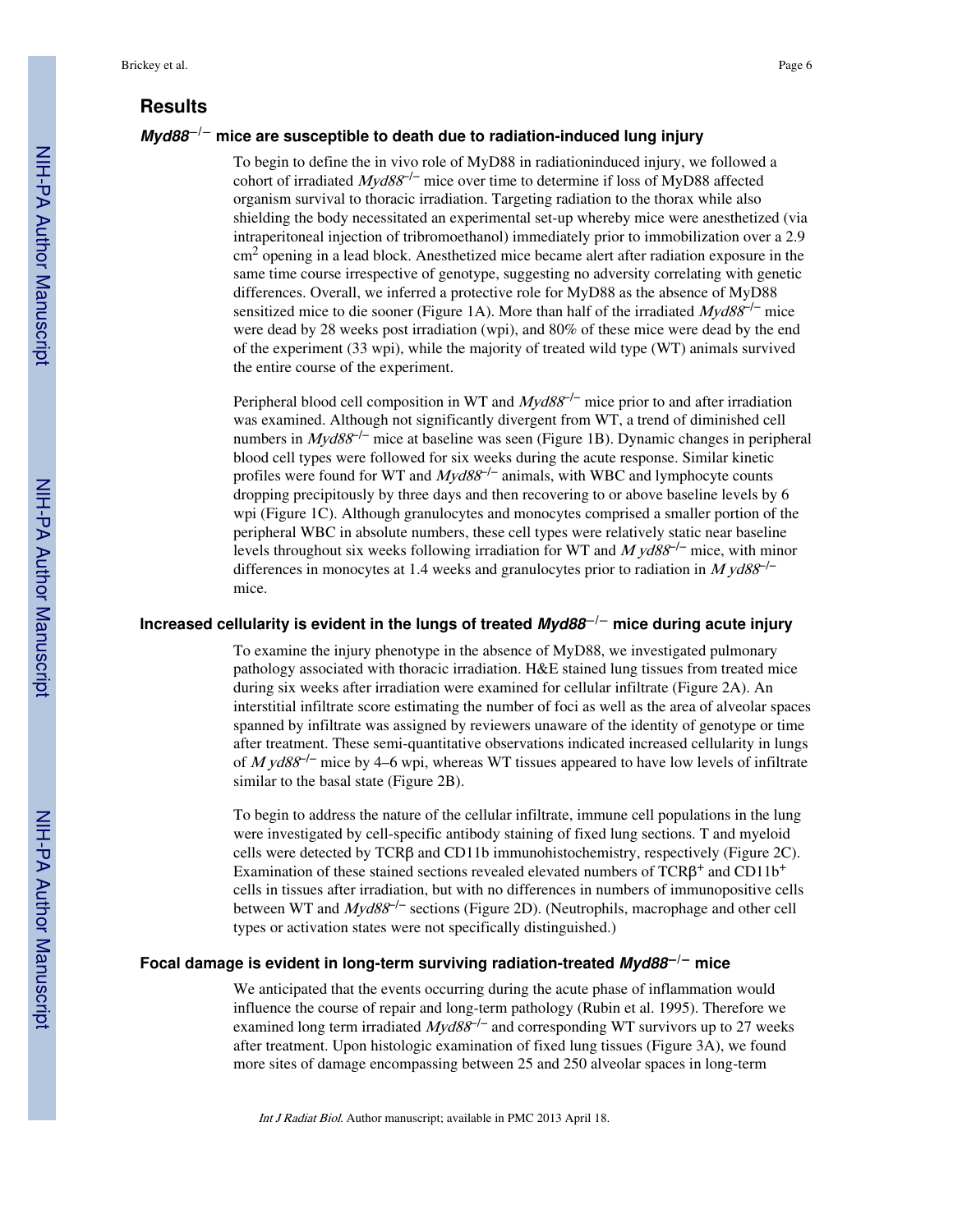$Myd88<sup>-/-</sup>$  survivors from 18–27 wpi. Most of these foci were localized to the sub-pleura. In contrast, foci in irradiated WT survivors were sparse, appearing between 24 and 27 wpi. The wet weights of the right lobes of irradiated WT and  $Myd88^{-/-}$  mice progressively increased from 13–27 wpi, with  $Myd88^{-/-}$  lungs trending toward greater mass at each respective time (Figure 3B). Similarly, a dynamic change in body weight, with a loss at 18 wpi, followed by a rebound increase by 24–27 wpi was evident for WT and  $Myd88^{-/-}$  mice with radiation treatment (Figure 3C).

The link between pulmonary pathology and altered airway function was determined by assessing respiratory mechanics of unirradiated and treated WT and  $Myd88^{-/-}$  mice. Static lung compliance (Cst), defined as ratio of change in lung volume over change in pressure under static conditions of zero flow, and tissue elastance (H), an indicator of the degree of elasticity or rigidity of the lung with forced oscillatory flow, were measured as described (Lovgren et al. 2006, Glaab et al. 2007). For WT, compliance dropped over the course of examination from 18–27 wpi (Figure 3D). For  $M$  yd88<sup>-/-</sup> mice, compliance decreased significantly from 18–24 wpi over unirradiated controls. Examination of the tissue elastance parameter, essentially the inverse of static compliance, for irradiated WT and  $Myd88^{-/-}$ mice, revealed increasing values, signifying progressively more rigid lungs in response to forced inflations. Overall, biological parameters observed during the late lung injury phase for irradiated WT and  $Myd88^{-/-}$  mice were very similar, except for the increased incidence of parenchymal damage localized to the subpleura in lungs of irradiated  $M y d88^{-1}$  mice.

#### **Densely-packed collagen-filled nodules are localized to sub-pleura of lungs of irradiated Myd88**−**/**− **mice**

As radiation-induced fibrosis evident in C57BL/6 mice (and related strains) appears to be heterogeneous (Sharplin and Franko 1989, Dileto and Travis 1996, Chiang et al. 2005, Jackson et al. 2010, Williams et al. 2010), multiple semi-quantitative approaches were utilized to examine collagen deposition. These indirect assessments included histological staining with Masson's Trichrome (MT) or Picosirius Red (SR) and biochemical analysis of hydroxyproline content, a surrogate marker of collagen. MT staining revealed that the nodules observed at low power in H&E stained whole lung lobes in treated  $Myd88^{-/-}$  mice at 24–27 wpi were densely composed of collagen, with similar foci being noticeably diminished in irradiated WT lung tissue (Figure 4A). SR staining showed collagen deposition in the sub-pleural foci of lungs of irradiated Myd88<sup>-/−</sup> mice at 24–27 wpi (Figure 4B), in contrast to minimal sub-pleural localized collagen in irradiated WT mice between 24 and 27 wpi. Consistent with these histological findings, albeit more limited in scope, biochemical assessment of hydroxyproline content showed that hydroxyproline was considerably higher in the lungs of long term  $Myd88^{-/-}$  survivors at 24 wpi than in untreated Myd88<sup>-/-</sup> or WT long-term survivors at 24 wpi (data not shown). Semiquantitative evaluation of SR-stained sections using polarized light microscopy indicated elevated levels of collagen fiber at 27 wpi in  $Myd88<sup>-/-</sup>$  mice in comparison to WT mice at that time (Figure 4C). Taken together, these results revealed the presence of elevated collagen associated with a fibrotic phenotype in long term  $Myd88^{-/-}$  survivors of irradiation.

Radiation-induced lung injury in  $Myd88^{-/-}$  mice is associated with altered inflammatory, chemotactic and fibrotic transcriptome responses. We further investigated the immune potential of the cellular infiltrate by profiling the expression of pro-inflammatory and profibrogenic factors. Lung tissue from WT and  $Myd88^{-/-}$  strains was harvested from mice during the first six weeks after irradiation and total RNA was isolated. Gene-specific PCR reagents were used to quantify changes in transcripts in lung tissue.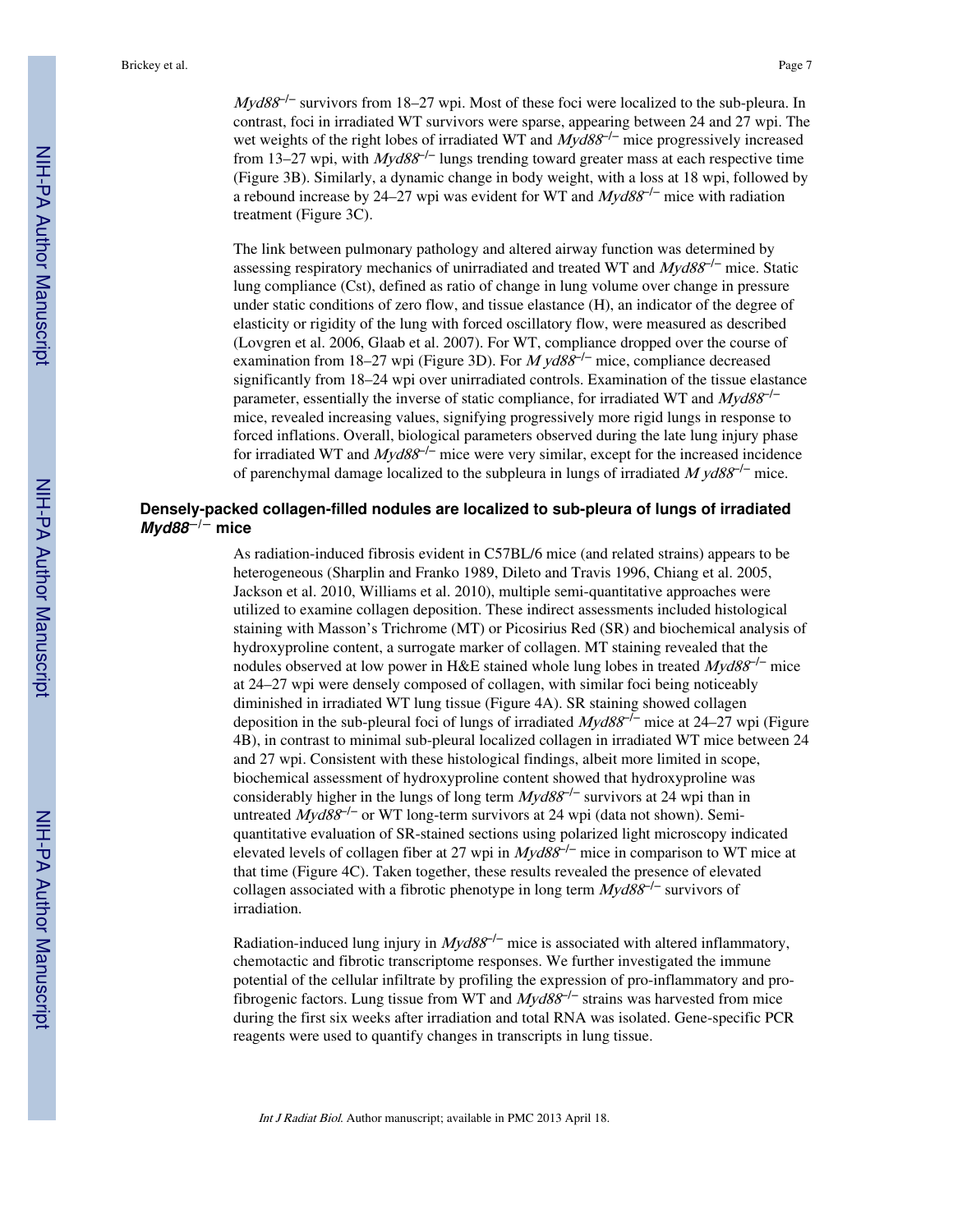The most outstanding changes in expression of inflammatory factors in WT animals due to radiation stress included inductions of RNA expressing proinflammatory Interleukin-6 (*Il6*; 10- to 45-fold), Myeloperoxidase (Mpo; 10- to 25-fold), Monocyte chemoattractant protein 1 (Ccl2/Mcp1; ~ 7-fold), and Chemokine (C-X-C motif) ligand 1 (Cxcl1/KC; > 10-fold) (Figure 5). Increases were most dramatic at 4 wpi, and generally subsided by 6 wpi. In contrast, the induced expression of *Il6, Mpo, Ccl2/Mcp1*, and *Cxcl1/KC* was ameliorated in irradiated  $Myd88^{-/-}$  animals. Likewise, transcripts for extracellular Superoxide dismutase encoded by *Sod3*, Transforming growth factor-beta (*Tgfb*) and Intercellular adhesion molecule 1 (*Icam1*) were modestly induced in irradiated WT mice (2- to 3-fold between 10 days and 4 wpi), while these transcripts were only transiently induced by 10 days or not at all in irradiated  $Myd88^{-/-}$  mice. In contrast, the expression of Interleukin-1- beta ( $II1b$ ) and Hyaluronan synthetases 2 and 3 (*Has2, Has3*) transcripts were elevated (2- to 12-fold, primarily by 7–10 days after irradiation) in  $Myd88^{-/-}$  mice, but not in treated WT mice. Lastly, transcripts encoding a T cell marker (i.e., Forkhead Box P3 or FoxP3) were similarly regulated over six weeks between WT and  $Myd88^{-/-}$  samples, consistent with the similar TCRβ immunostaining pattern (Figure 2). Although still a possibility, this observation suggests that it is less likely that the transcriptional differences found in WT and  $Myd88^{-/-}$ lungs after radiation are due to alterations in cell recruitment to the lung.

#### **Pro-fibrogenic proteins are abundant in long-term Myd88**−**/**− **survivors of radiationinduced lung injury**

Lastly, serum from control and treated animals was profiled using a multiplex flow cytometry approach with antibody-coated microspheres to ascertain the abundance of inflammatory and fibrogenic proteins. Most notably, levels of effector cytokines contributing to fibrosis or a type 2 helper T cell (Th2) milieu (i.e., Interleukins IL-5, IL-10, IL-17) were more abundant in  $Myd88^{-/-}$  animals with late lung injury than in similarly aged and treated WT mice (Figure 6). Also, IL-6 and Macrophage inflammatory protein 1-alpha/ C-C motif chemokine 3 (MIP1 $\alpha$ /CCL3) levels in irradiated Myd88<sup>-/-</sup> mice were significantly diminished in comparison to WT mice at 18 and 13 wpi, respectively. At 18 wpi, in WT mice, IL-1α, IL-1β and MIP1α levels were lowest, while these factors did not drop in  $M yd88^{-1}$  mice. There were no significant differences over time or between genotypes in the levels of MCP1/CCL2, basic Fibroblast growth factor (bFGF), Vascular endothelial growth factor (VEGF), or IL-2, although a trend of increased IL-2 in  $Myd88^{-/-}$ mice from 13-24 wpi was apparent. Radiation-induced chronic lung injury in Myd88 deficient animals appeared to correlate with dysregulated production of immune factors.

#### **Discussion**

The critical need to protect host tissue from secondary consequences of irradiation as well as the current climate of proliferating bioterrorism dangers, whether from irradiation alone or in combination with pathogenic or other damaging agents, demands the investigation and application of host defense tools to address how threats may be alleviated and host survival promoted (DiCarlo et al. 2008). Earlier studies demonstrated that TLR signaling induced by flagellin plays a protective role for host survival when subjects are treated with irradiation (Burdelya et al. 2008, Sanders et al. 2008, Vijay-Kumar et al. 2008, Janot et al. 2009). Notably, TLR signaling has been shown to be induced by a variety of endogenous stimuli, including heat shock proteins, high mobility group protein B1 (HMGB1), nucleic acids, and hyaluronan (Jiang et al. 2006), in addition to exogenous agonists or pathogens. There is strong evidence that MyD88 is a key control element for innate immune signaling in response to pathogenic stimuli (Skerrett et al. 2004, Rudd et al. 2007, Bretz et al. 2008, Rahman et al. 2008) as well as mechanical and environmental stresses (Togbe et al. 2006, Williams et al. 2007, Babcock et al. 2008, Doz et al. 2008). Due to its critical position as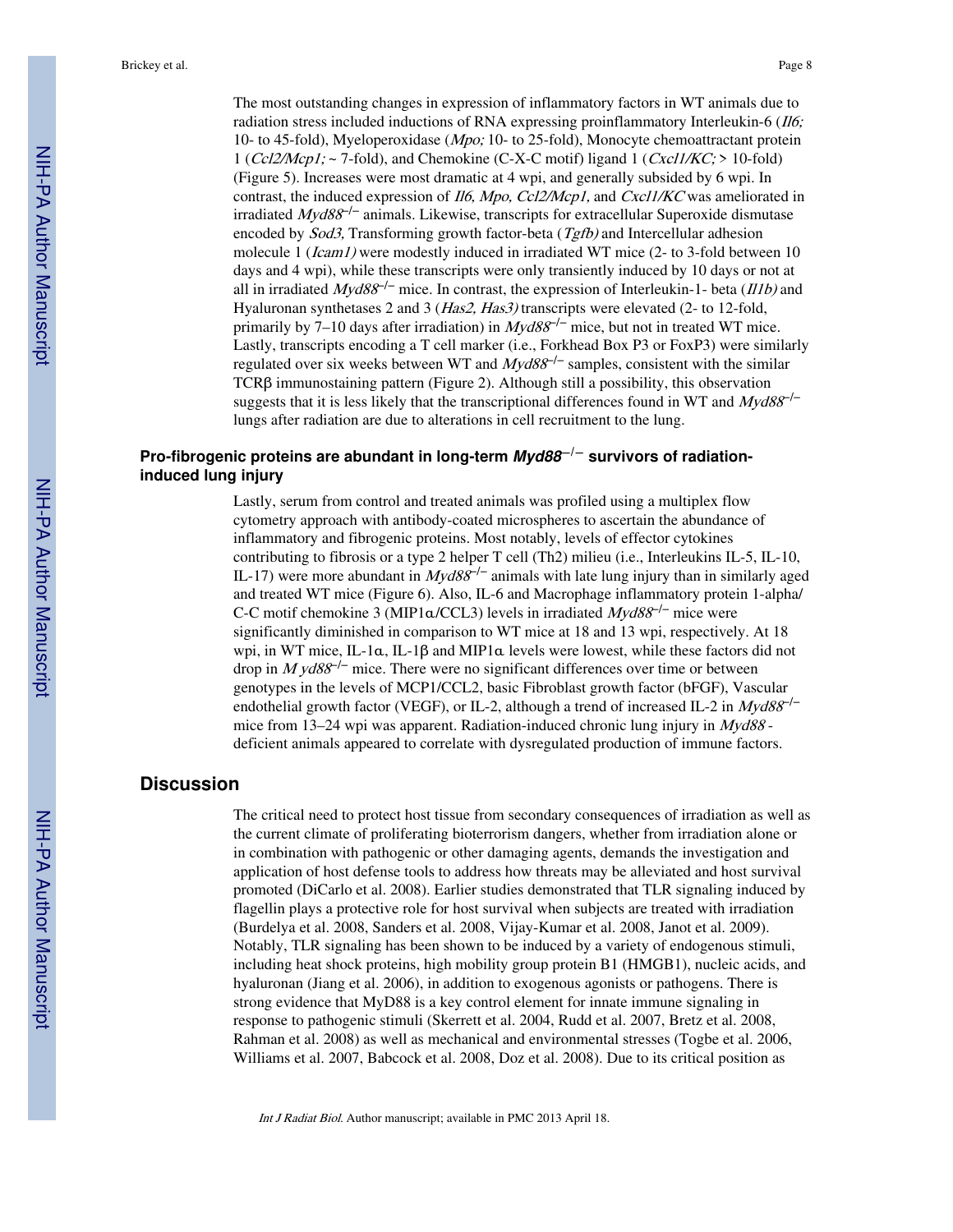signaling mediator for host immune responses initiated by TLR, IL-1R, or IL-18R signaling pathways, MyD88 provides a common fulcrum to examine host defense responses.

Based on this body of work, it was reasonable to expect that MyD88 would play a significant role in regulating inflammation in the lung, but its role in the repair or exacerbation of lung injury caused by irradiation exposure had not been previously described. Therefore, we aimed to broaden the understanding of TLR signaling mediators and application to the realms of cancer radiotherapy and nuclear bioterrorist threats. In this study we undertook an investigation of MyD88 in both acute and long-term lung injury since the lung is exquisitely sensitive to the damaging effects of irradiation (Milano et al. 2007). We found that MyD88 is important for host survival from radiation-induced injury and that in the absence of MyD88, cells accumulated in the lung, which ultimately displayed a fibrotic phenotype by 24 weeks following radiation exposure. These results demonstrate that MyD88 is important for regulating non-infectious inflammatory processes so as to promote healthy tissue regeneration in the lung after irradiation. In addition to the wellknown role of MyD88 in regulating immune responses to direct and sudden injury, there is evidence suggesting its role in regulating hematopoeisis and cell replenishment programs (Nagai et al. 2006, McGettrick and O' Neill 2007). Since we found some differences in cell composition, airway physiology and cytokines at basal state in WT and Myd88 -null mice, further study is required to assess whether the phenotypes are due directly to MyD88 deficiency in the airway or as a consequence of altering the initial basal environment.

These results are consistent with previous reports of injury caused by irradiation of C57BL/6 animals, a strain commonly known to be susceptible to fibrosis, but not to pneumonitis (Dileto and Travis 1996, Williams et al. 2010). The median survival time of  $M y d88^{-1}$  mice of 27 wpi occurred just before the 28–30 week mark that has signaled significant respiratory distress and change in breathing rates and survival in C57BL/6 mice receiving 12–20 Gyγirradiation (Liao et al. 1995, Jackson et al. 2010). For this study, pathology found in lungs of irradiated C57BL/6 mice was patchy and variable, unlike other reports detailing fibrotic loci appearing and accumulating between 16–24 weeks post exposure (Chiang et al. 2005) with the mice recovering with minimal defects. In contrast, collagen-filled foci were localized to the sub-pleura in irradiated  $Myd88^{-/-}$  animals at 18 weeks and increased in density by 27 weeks. Also, proinflammatory factors such as IL-6, CXCL1/KC, and granulocyte colonystimulating factor G-CSF have been shown to be hallmarks of inflammation in irradiated C57BL/6 mice, with a strong correlation between the abundance of each factor in lung and serum (coefficient of determination,  $R^2$ , between 0.81 and 0.98) (Ao et al. 2009). In the absence of MyD88, transcription regulation of Il6, Ccl2/Mcp1 and Cxcl1/KC was diminished during the initial times post injury and the abundance of these NF-κB-induced factors was dysregulated during the chronic injury phase. Although other differences in immediate acute stress responses were not addressed (i.e., thermoregulation and oxygenation), it seems unlikely that these would predominate over the genetic difference (i.e., absence of MyD88) that contributes to the chronic inflammatory phenotype found in  $Myd88^{-/-}$  animals.

Although we were surprised initially to see persisting cellular infiltrate and collagen deposition in the  $Myd88^{-/-}$  survivors of radiation lung injury in the context of diminished abundance of proinflammatory mRNA (i.e., Il6, Ccl2/Mcp1), others have reported observations of exacerbated lung injury and inflammatory cell accumulation in  $Myd88^{-/-}$ mice due to infection with pulmonary-specific pathogens, *Pseudomonas aeruginosa* (Skerrett et al. 2004) or Aspergillus fumigatus (Bretz et al. 2008). Other investigators have described exacerbated lung injury in  $Myd88^{-/-}$  animals using the noninfectious treatment of chemotherapeutic bleomycin (BLM). Intratracheal instillation of BLM, an agent that damages tissues through oxidant-mediated DNA attack, has been used primarily in animal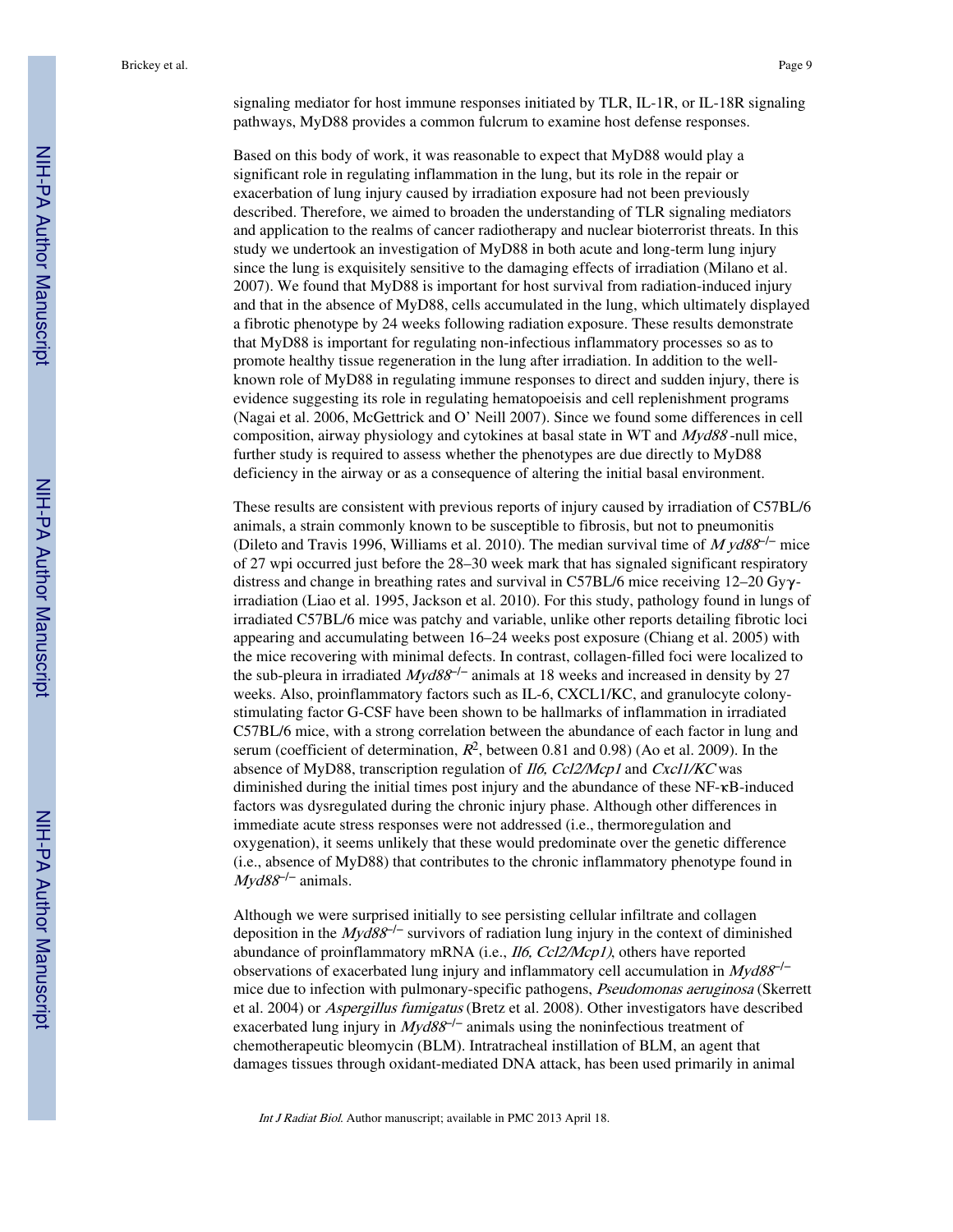studies (Chua et al. 2005) as a model of idiopathic pulmonary fibrosis. Lung sections from BLM-treated  $Myd88^{-/-}$  mice revealed enhanced injury consisting of accumulation of inflammatory cells, thickening of interstitial spaces, an increase in total protein in bronchoalveolar lavage fluid (BALF) and elevated numbers of apoptotic cells (Jiang et al. 2005, Gasse et al. 2007). Likewise, BLM treatment of Tnf -deficient mice resulted in greater histopathology in the lungs and accumulation of inflammatory cells with no reduction of collagen deposition from wild type controls (Kuroki et al. 2003). This is significant as TNF production is dependent on NF-κB activation which is regulated by MyD88-mediated signaling. Our results support the conclusion that MyD88 activity is important for regulating inflammation that stimulates tissue repair, thereby protecting the lung against progressive injury.

The outcomes of BLM injury in  $Myd88^{-/-}$  mice nonetheless differ from our study on several fronts. With irradiation, we found evidence of fibrosis at 24–27 wpi with collagen deposition and a profile of increased pro-fibrogenic factors and Th2 cytokines in treated  $Myd88^{-/-}$ mice, while BLM treatment of  $Myd88^{-/-}$  resulted in less fibrosis and reduced cellular infiltrate in comparison to treated WT mice (Gasse et al. 2007). In both studies, production of proinflammatory factors (IL-6, CXCL1/KC, MPO) was reduced. We suggest that the development of fibrosis in the *Myd88* -null mice surviving for 24–27 wpi is due at least in part from the persisting cellular infiltrate and changes in extracellular matrix perhaps attributed to activation of the epithelium (Rube et al. 2005, Yang et al. 2007). In fact, the abundance of Th2 and regulatory proteins (IL-5, IL-10, IL-17, IL-2) in serum of  $Myd88^{-/-}$ mice at 13–27 wpi promotes the development of a fibrogenic program (Westermann et al. 1999), marked by the upregulation of Has2 and Has3 (Li et al. 2000, Bai et al. 2005). These results are consistent with other studies reporting the biologic correlation of the induction of Th2 cytokines and chemokines with the development of fibrosis (Belperio et al. 2004, Ma et al. 2006, Chapoval et al. 2007, Yoshizaki et al. 2010).

This initial whole organism study underscores the important benefits of MyD88 to tissue recovery from radiation-induced pulmonary injury. We have shown that mice lacking MyD88 are susceptible to radiation-induced lung injury and fibrosis, mediated through dysregulated immune responses. Additional studies not detailed here reveal that irradiation of animals defective in IL-1β regulation (i.e., Pyrin and caspase recruitment domaincontaining or Pycard -null mice) does not result in a chronic fibrotic phenotype, suggesting that inflammation regulatory pathways contribute differentially to injury repair and/or maintenance of immune responsiveness to radiation. Further studies should target the mechanism of protection afforded by MyD88 in order to propel research toward the development of therapeutics and mitigating agents against the detrimental effects of radiation.

#### **Acknowledgments**

The authors thank Dr Stavros Garantziotis, (NIEHS, Research Triangle Park, NC) for helpful discussions; Stephen D. Hoyle, Michael E. Kight and Jeffrey C. Hale for technical assistance in this project; Steven Budd for morphometry assessments and Richard J. Norris for expertise in operating the FlexiVent system. This research project is supported by the Radiation Countermeasures Center of Research Excellence (RadCCORE) and Immunobiology of Acute Environmental Asthma (U19-AI077437). The authors gratefully acknowledge grant support from NIH: JPYT (NIH U19-AI067798); SLT (NIH HL071802); WJB (NIH AI061059). Please note: A portion of the data with control WT mice has been included in a manuscript focused on the inflammasome molecule nucleotide binding domain leucine rich repeat protein family, pyrin domain containing 3 (NLRP3) and its role in protection against late pulmonary injury and fibrosis, as these studies were performed concurrently.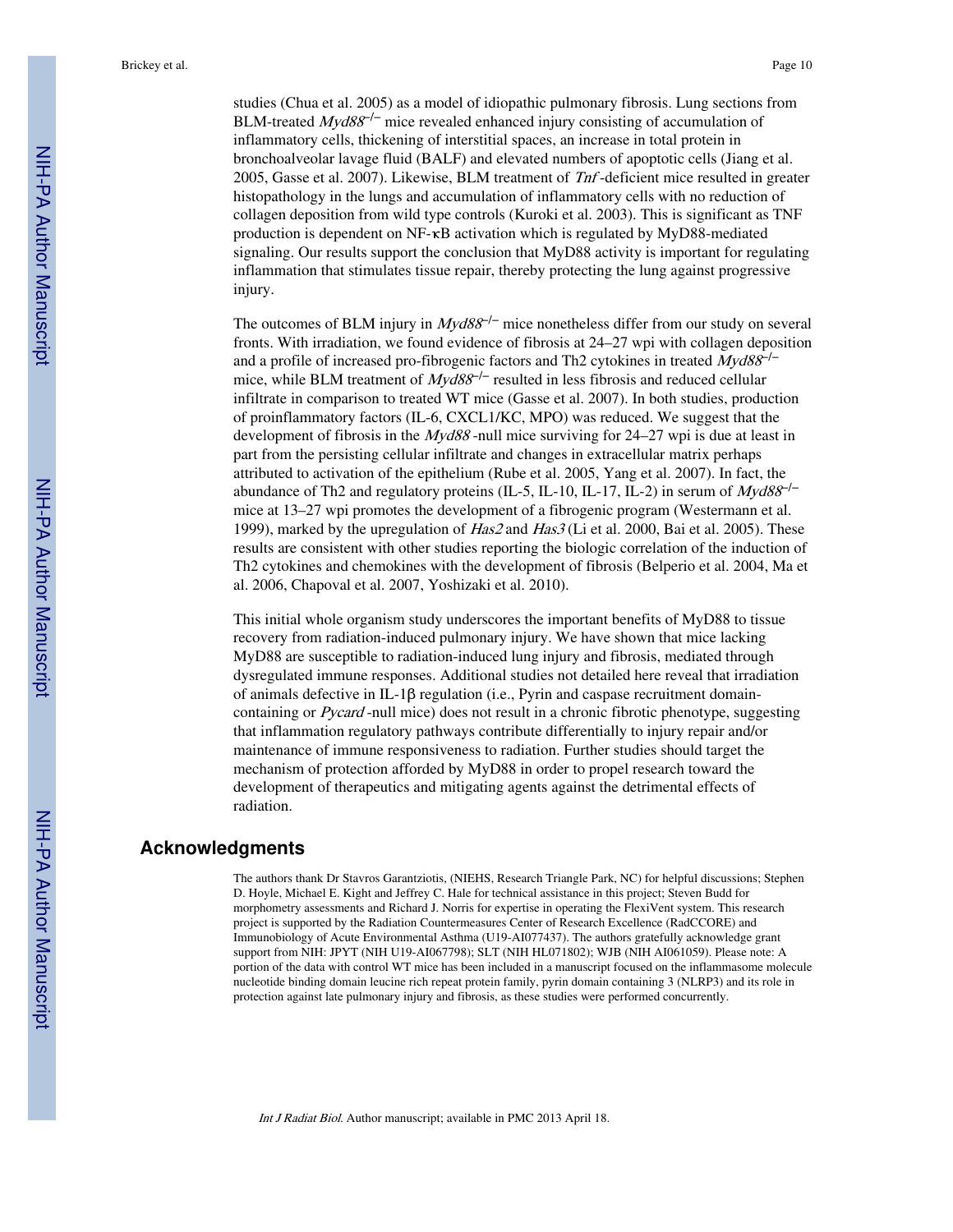#### **References**

- Abid SH, Malhotra V, Perry MC. Radiation-induced and chemotherapy- induced pulmonary injury. Current Opinion in Oncology. 2001; 13:242–248. [PubMed: 11429481]
- Akazawa T, Masuda H, Saeki Y, Matsumoto M, Takeda K, Tsujimura K, Kuzushima K, Takahashi T, Azuma I, Akira S, et al. Adjuvant-mediated tumor regression and tumor-specific cytotoxic response are impaired in MyD88-deficient mice. Cancer Research. 2004; 64:757–764. [PubMed: 14744795]
- Akira S, Takeda K. Functions of toll-like receptors: Lessons from KO mice. Comptes Rendus Biologies. 2004; 327:581–589. [PubMed: 15330257]
- Ao X, Zhao L, Davis MA, Lubman DM, Lawrence TS, Kong FM. Radiation produces differential changes in cytokine profiles in radiation lung fibrosis sensitive and resistant mice. Journal of Hematology and Oncology. 2009; 2:6–17. [PubMed: 19187543]
- Arnett HA, Hellendall RP, Matsushima GK, Suzuki K, Laubach VE, Sherman P, Ting JP. The protective role of nitric oxide in a neurotoxicant-induced demyelinating model. Journal of Immunology. 2002; 168:427–433.
- Babcock AA, Toft-Hansen H, Owens T. Signaling through MyD88 regulates leukocyte recruitment after brain injury. Journal of Immunology. 2008; 181:6481–6490.
- Bai KJ, Spicer AP, Mascarenhas MM, Yu L, Ochoa CD, Garg HG, Quinn DA. The role of hyaluronan synthase 3 in ventilator-induced lung injury. American Journal of Respiratory and Critical Care Medicine. 2005; 172:92–98. [PubMed: 15790861]
- Belperio JA, Dy M, Murray L, Burdick MD, Xue YY, Strieter RM, Keane MP. The role of the Th2 CC chemokine ligand CCL17 in pulmonary fibrosis. Journal of Immunology. 2004; 173:4692–4698.
- Beutler B. Inferences, questions and possibilities in Toll-like receptor signalling. Nature. 2004; 430:257–263. [PubMed: 15241424]
- Bjorkbacka H, Kunjathoor VV, Moore KJ, Koehn S, Ordija CM, Lee MA, Means T, Halmen K, Luster AD, Golenbock DT, et al. Reduced atherosclerosis in MyD88-null mice links elevated serum cholesterol levels to activation of innate immunity signaling pathways. Nature Medicine. 2004; 10:416–421.
- Bretz C, Gersuk G, Knoblaugh S, Chaudhary N, Randolph-Habecker J, Hackman RC, Staab J, Marr KA. MyD88 signaling contributes to early pulmonary responses to Aspergillus fumigatus. Infection and Immunity. 2008; 76:952–958. [PubMed: 18039832]
- Burdelya LG, Krivokrysenko VI, Tallant TC, Strom E, Gleiberman AS, Gupta D, Kurnasov OV, Fort FL, Osterman AL, Didonato JA, et al. An agonist of toll-like receptor 5 has radioprotective activity in mouse and primate models. Science. 2008; 320:226–230. [PubMed: 18403709]
- Cao Z, Henzel WJ, Gao X. IRAK: A kinase associated with the interleukin-1 receptor. Science. 1996; 271:1128–1131. [PubMed: 8599092]
- Chapoval SP, Al-Garawi A, Lora JM, Strickland I, Ma B, Lee PJ, Homer RJ, Ghosh S, Coyle AJ, Elias JA. Inhibition of NF-kappaB activation reduces the tissue effects of transgenic IL-13. Journal of Immunology. 2007; 179:7030–7041.
- Chen Y, Williams J, Ding I, Hernady E, Liu W, Smudzin T, Finkelstein JN, Rubin P, Okunieff P. Radiation pneumonitis and early circulatory cytokine markers. Seminars in Radiation Oncology. 2002; 12(1 Suppl 1):26–33. [PubMed: 11917281]
- Chiang CS, Liu WC, Jung SM, Chen FH, Wu CR, McBride WH, Lee CC, Hong JH. Compartmental responses after thoracic irradiation of mice: Strain differences. International Journal of Radiation Oncology \*Biology \*Physics. 2005; 62:862–871.
- Chua F, Gauldie J, Laurent GJ. Pulmonary fibrosis: Searching for model answers. American Journal of Respiratory Cell and Molecular Biology. 2005; 33:9–13. [PubMed: 15964990]
- DiCarlo AL, Hatchett RJ, Kaminski JM, Ledney GD, Pellmar TC, Okunieff P, Ramakrishnan N. Medical countermeasures for radiation combined injury: Radiation with burn, blast, trauma and/or sepsis. Report of an NIAID Workshop, March 26–27, 2007. Radiation Research. 2008; 169:712– 721. [PubMed: 18494548]
- Dileto CL, Travis EL. Fibroblast radiosensitivity in vitro and lung fibrosis in vivo: Comparison between a fibrosis-prone and fibrosis-resistant mouse strain. Radiation Research. 1996; 146:61– 67. [PubMed: 8677299]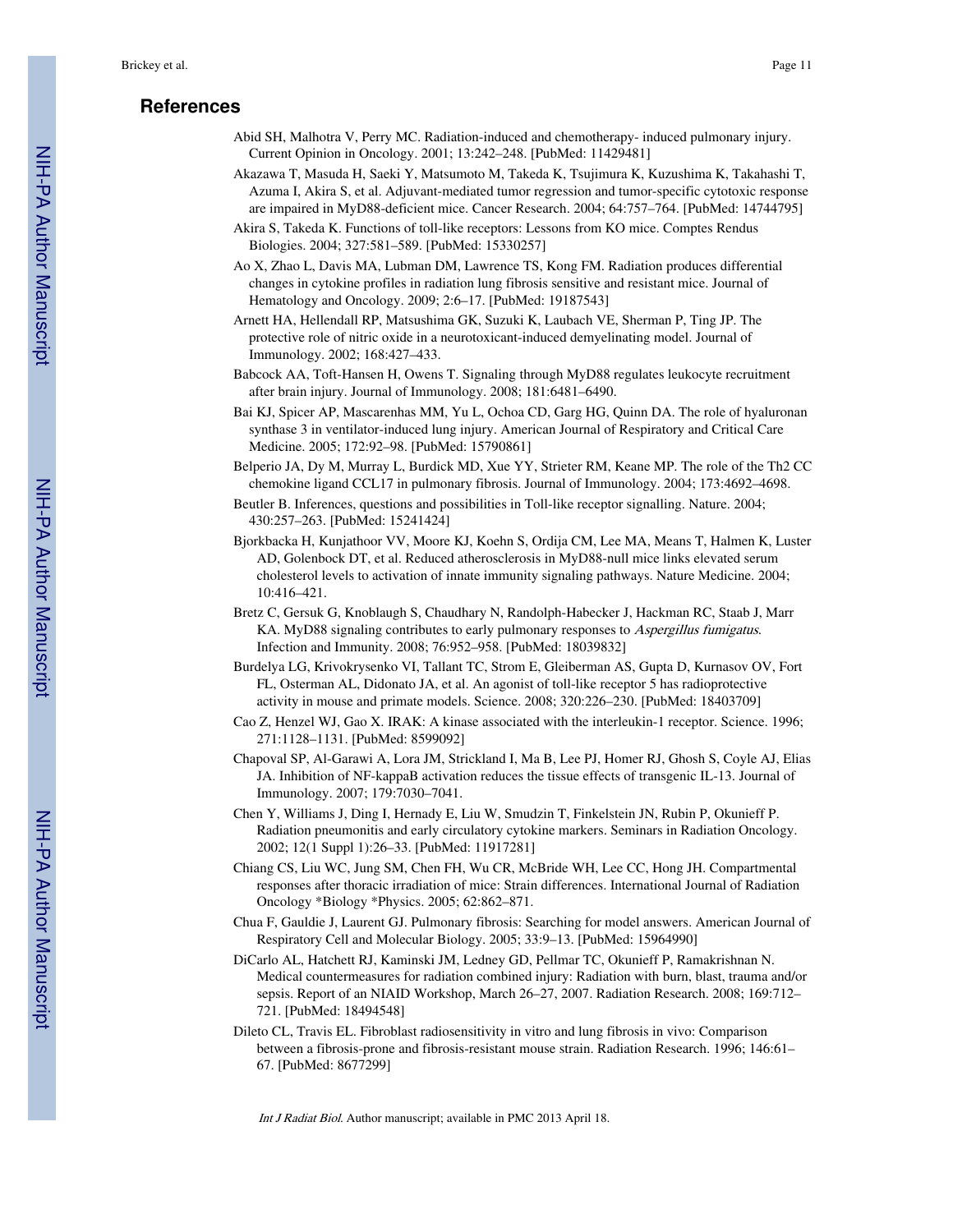- Doz E, Noulin N, Boichot E, Guenon I, Fick L, Le Bert M, Lagente V, Ryffel B, Schnyder B, Quesniaux VF, et al. Cigarette smoke-induced pulmonary inflammation is TLR4/MyD88 and IL-1R1/MyD88 signaling dependent. Journal of Immunology. 2008; 180:1169–1178.
- Gasse P, Mary C, Guenon I, Noulin N, Charron S, Schnyder-Candrian S, Schnyder B, Akira S, Quesniaux VF, Lagente V, et al. IL-1R1/MyD88 signaling and the inflammasome are essential in pulmonary inflammation and fibrosis in mice. Journal of Clinical Investigation. 2007; 117:3786– 3799. [PubMed: 17992263]
- Glaab T, Taube C, Braun A, Mitzner W. Invasive and noninvasive methods for studying pulmonary function in mice. Respiratory Research. 2007; 8:63– 72. [PubMed: 17868442]
- Goldstein DR, Tesar BM, Akira S, Lakkis FG. Critical role of the Toll-like receptor signal adaptor protein MyD88 in acute allograft rejection. Journal of Clinical Investigation. 2003; 111:1571– 1578. [PubMed: 12750407]
- Graves PR, Siddiqui F, Anscher MS, Movsas B. Radiation pulmonary toxicity: From mechanisms to management. Seminars in Radiation Oncology. 2010; 20:201–207. [PubMed: 20685583]
- Hacker H, Vabulas RM, Takeuchi O, Hoshino K, Akira S, Wagner H. Immune cell activation by bacterial CpG-DNA through myeloid differentiation marker 88 and tumor necrosis factor receptorassociated factor (TRAF)6. Journal of Experimental Medicine. 2000; 192:595–600. [PubMed: 10952730]
- Hill RP. Radiation effects on the respiratory system. The British Journal of Radiology Supplementals/ Special Issues. 2005; 27:75–81.
- Irvin CG, Bates JH. Measuring the lung function in the mouse: The challenge of size. Respiratory Research. 2003; 4:4–12. [PubMed: 12783622]
- Jackson IL, Vujaskovic Z, Down JD. Revisiting strain-related differences in radiation sensitivity of the mouse lung: Recognizing and avoiding the confounding effects of pleural effusions. Radiation Research. 2010; 173:10– 20. [PubMed: 20041755]
- Janot L, Sirard JC, Secher T, Noulin N, Fick L, Akira S, Uematsu S, Didierlaurent A, Hussell T, Ryffel B, et al. Radioresistant cells expressing TLR5 control the respiratory epithelium's innate immune responses to flagellin. European Journal of Immunology. 2009; 39:1587–1596. [PubMed: 19424969]
- Jha S, Srivastava SY, Brickey WJ, Iocca H, Toews A, Morrison JP, Chen VS, Gris D, Matsushima GK, Ting JP. The inflammasome sensor, NLRP3, regulates CNS inflammation and demyelination via caspase-1 and interleukin-18. The Journal of Neuroscience. 2010; 30:15811–15820. [PubMed: 21106820]
- Jiang D, Liang J, Li Y, Noble PW. The role of Toll-like receptors in non-infectious lung injury. Cell Research. 2006; 16:693–701. [PubMed: 16894359]
- Jiang D, Liang J, Fan J, Yu S, Chen S, Luo Y, Prestwich GD, Mascarenhas MM, Garg HG, Quinn DA, et al. Regulation of lung injury and repair by Toll-like receptors and hyaluronan. Nature Medicine. 2005; 11:1173–1179.
- Junqueira LC, Bignolas G, Brentani RR. Picrosirius staining plus polarization microscopy, a specific method for collagen detection in tissue sections. Histochemical Journal. 1979; 11:447–455. [PubMed: 91593]
- Keane MP, Belperio JA, Moore TA, Moore BB, Arenberg DA, Smith RE, Burdick MD, Kunkel SL, Strieter RM. Neutralization of the CXC chemokine, macrophage inflammatory protein-2, attenuates bleomycin-induced pulmonary fibrosis. Journal of Immunology. 1999; 162:5511–5518.
- Kenny EF, O' Neill LA. Signalling adaptors used by Toll-like receptors: An update. Cytokine. 2008; 43:342–349. [PubMed: 18706831]
- Kuroki M, Noguchi Y, Shimono M, Tomono K, Tashiro T, Obata Y, Nakayama E, Kohno S. Repression of bleomycin-induced pneumopathy by TNF. Journal of Immunology. 2003; 170:567– 574.
- Li L. Regulation of innate immunity signaling and its connection with human diseases. Current Drug Targets–Inflammation and Allergy. 2004; 3:81–86. [PubMed: 15032644]
- Li Y, Rahmanian M, Widstrom C, Lepperdinger G, Frost GI, Heldin P. Irradiation-induced expression of hyaluronan (HA) synthase 2 and hyaluronidase 2 genes in rat lung tissue accompanies active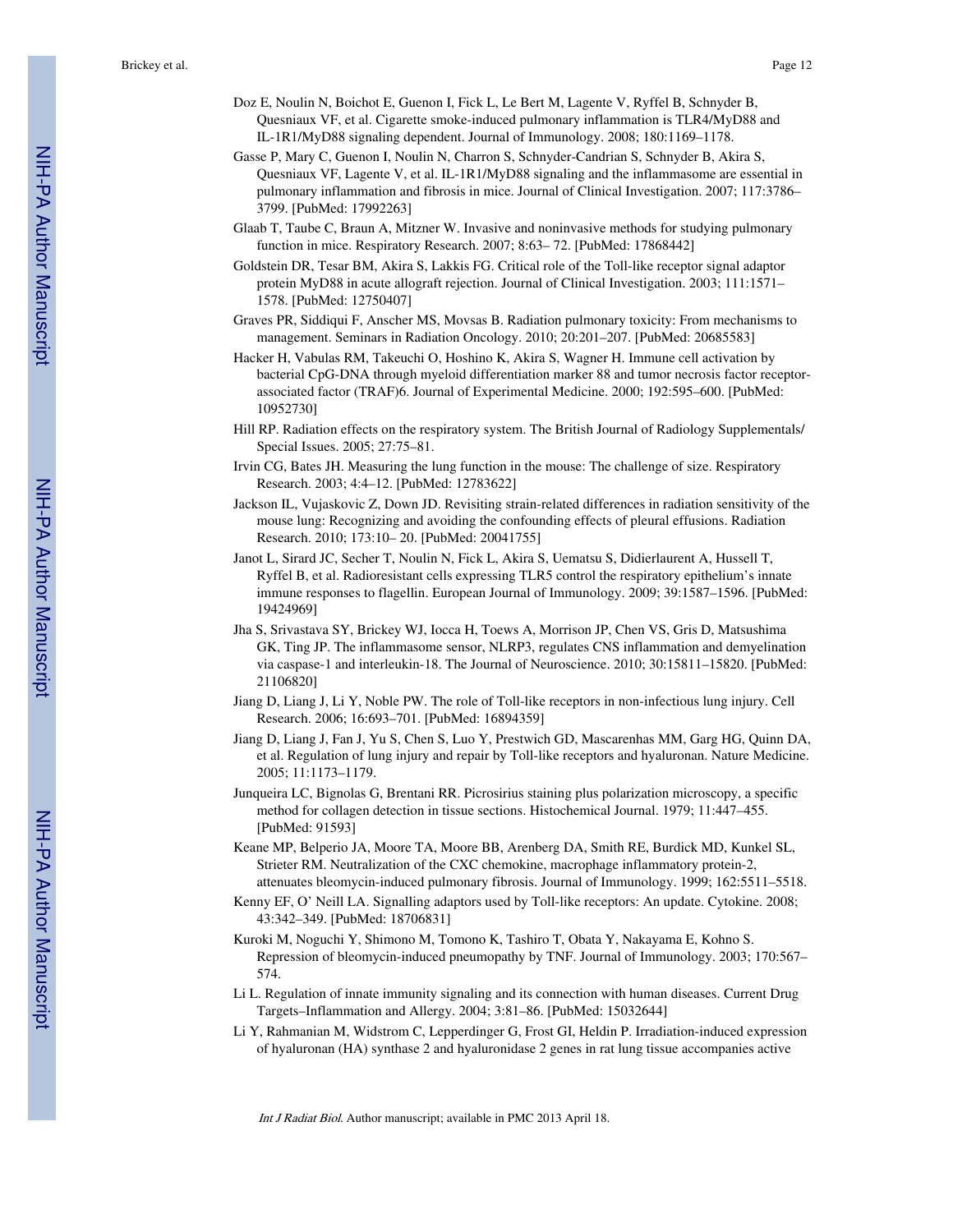turnover of HA and induction of types I and III collagen gene expression. American Journal of Respiratory Cell and Molecular Biology. 2000; 23:411–418. [PubMed: 10970834]

- Liao ZX, Travis EL, Tucker SL. Damage and morbidity from pneumonitis after irradiation of partial volumes of mouse lung. International Journal of Radiation Oncology \*Biology \*Physics. 1995; 32:1359–1370.
- Liebermann DA, Hoffman B. Myeloid differentiation (MyD) primary response genes in hematopoiesis. Blood Cells, Molecules and Diseases. 2003; 31:213–228.
- Lovgren AK, Jania LA, Hartney JM, Parsons KK, Audoly LP, Fitzgerald GA, Tilley SL, Koller BH. COX-2-derived prostacyclin protects against bleomycin-induced pulmonary fibrosis. American Journal of Physiology–Lung Cellular and Molecular Physiology. 2006; 291:L144–156. [PubMed: 16473862]
- Ma B, Blackburn MR, Lee CG, Homer RJ, Liu W, Flavell RA, Boyden L, Lifton RP, Sun CX, Young HW, et al. Adenosine metabolism and murine strain-specific IL-4-induced inflammation, emphysema, and fibrosis. Journal of Clinical Investigation. 2006; 116:1274–1283. [PubMed: 16670768]
- McBride WH, Vegesna V. The role of T-cells in radiation pneumonitis after bone marrow transplantation. International Journal of Radiation Biology. 2000; 76:517–521. [PubMed: 10815632]
- McGettrick AF, O' Neill LA. Toll-like receptors: Key activators of leucocytes and regulator of haematopoiesis. British Journal of Haematology. 2007; 139:185–193. [PubMed: 17897294]
- Medzhitov R, Janeway C Jr. The Toll receptor family and microbial recognition. Trends in Microbiology. 2000; 8:452–456. [PubMed: 11044679]
- Milano MT, Constine LS, Okunieff P. Normal tissue tolerance dose metrics for radiation therapy of major organs. Seminars in Radiation Oncology. 2007; 17:131–140. [PubMed: 17395043]
- Miura G, Awaya H, Matsumoto T, Tanaka N, Matsunaga N. Does granulocyte colony-stimulating factor exacerbate radiation-induced acute lung injury in rats? Radiation Medicine. 2000; 18:227– 232. [PubMed: 11246997]
- Nagai Y, Garrett KP, Ohta S, Bahrun U, Kouro T, Akira S, Takatsu K, Kincade PW. Toll-like receptors on hematopoietic progenitor cells stimulate innate immune system replenishment. Immunity. 2006; 24:801–812. [PubMed: 16782035]
- Nakayama Y, Makino S, Fukuda Y, Min KY, Shimizu A, Ohsawa N. Activation of lavage lymphocytes in lung injuries caused by radiotherapy for lung cancer. International Journal of Radiation Oncology \*Biology \*Physics. 1996; 34:459–467.
- Rahman AH, Cui W, Larosa DF, Taylor DK, Zhang J, Goldstein DR, Wherry EJ, Kaech SM, Turka LA. MyD88 plays a critical T cell-intrinsic role in supporting CD8 T cell expansion during acute lymphocytic choriomeningitis virus infection. Journal of Immunology. 2008; 181:3804–3810.
- Roberts CM, Foulcher E, Zaunders JJ, Bryant DH, Freund J, Cairns D, Penny R, Morgan GW, Breit SN. Radiation pneumonitis: A possible lymphocyte-mediated hypersensitivity reaction. Annals of Internal Medicine. 1993; 118:696–700. [PubMed: 8460855]
- Roses RE, Xu M, Koski GK, Czerniecki BJ. Radiation therapy and Toll-like receptor signaling: Implications for the treatment of cancer. Oncogene. 2008; 27:200–207. [PubMed: 18176601]
- Rube CE, Wilfert F, Uthe D, Schmid KW, Knoop R, Willich N, Schuck A, Rube C. Modulation of radiation-induced tumour necrosis factor alpha (TNF-alpha) expression in the lung tissue by pentoxifylline. Radiotherapy and Oncology. 2002; 64:177–187. [PubMed: 12242128]
- Rube CE, Uthe D, Wilfert F, Ludwig D, Yang K, Konig J, Palm J, Schuck A, Willich N, Remberger K, et al. The bronchiolar epithelium as a prominent source of pro-inflammatory cytokines after lung irradiation. International Journal of Radiation Oncology \*Biology \*Physics. 2005; 61:1482– 1492.
- Rubin P, Johnston CJ, Williams JP, McDonald S, Finkelstein JN. A perpetual cascade of cytokines postirradiation leads to pulmonary fibrosis. International Journal of Radiation Oncology \*Biology \*Physics. 1995; 33:99–109.
- Rudd BD, Schaller MA, Smit JJ, Kunkel SL, Neupane R, Kelley L, Berlin AA, Lukacs NW. MyD88 mediated instructive signals in dendritic cells regulate pulmonary immune responses during respiratory virus infection. Journal of Immunology. 2007; 178:5820–5827.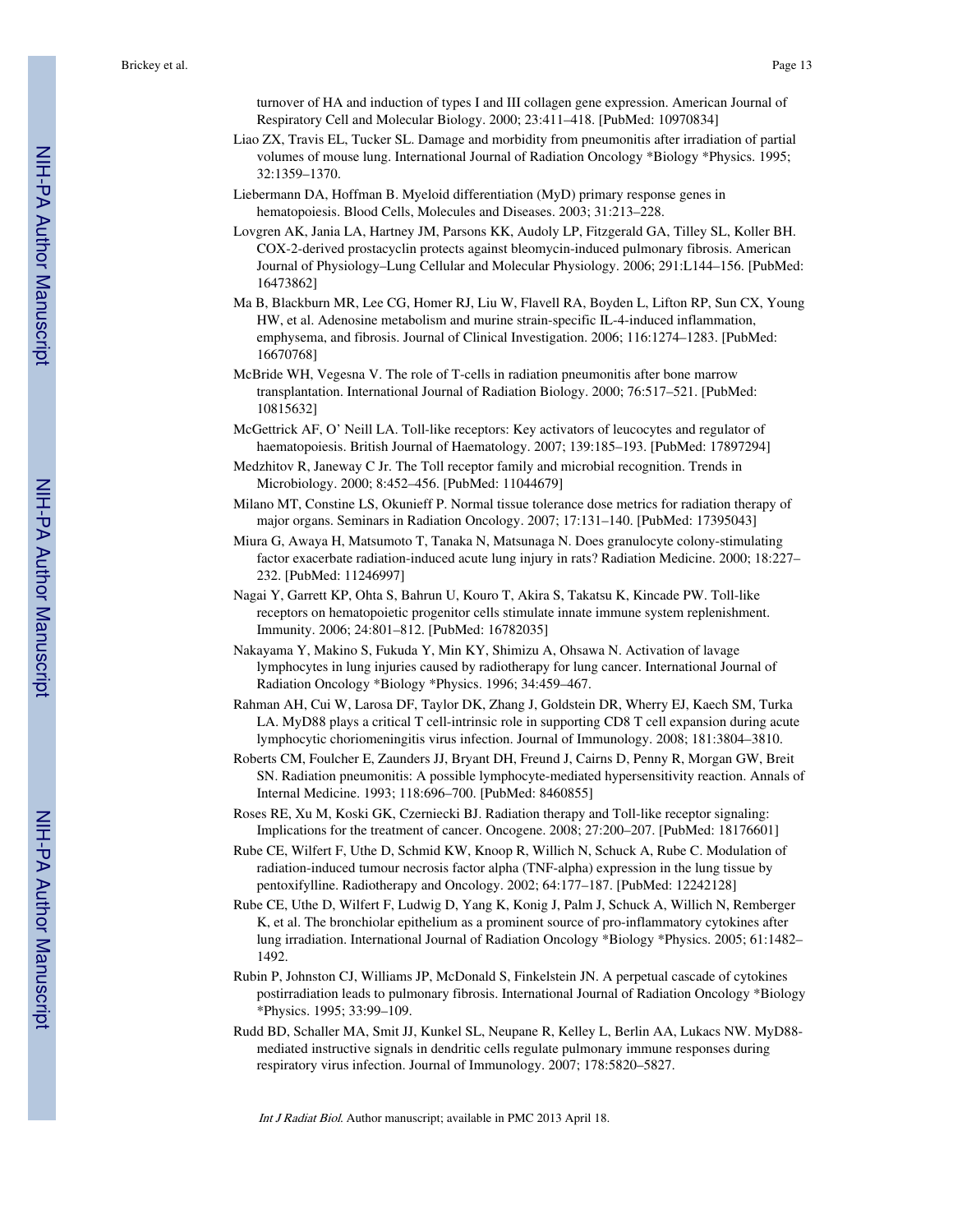- Sanders CJ, Moore DA 3rd, Williams IR, Gewirtz AT. Both radioresistant and hemopoietic cells promote innate and adaptive immune responses to flagellin. Journal of Immunology. 2008; 180:7184–7192.
- Sharplin J, Franko AJ. A quantitative histological study of strain-dependent differences in the effects of irradiation on mouse lung during the intermediate and late phases. Radiation Research. 1989; 119:15–31. [PubMed: 2756106]
- Skerrett SJ, Liggitt HD, Hajjar AM, Wilson CB. Cutting edge: Myeloid differentiation factor 88 is essential for pulmonary host defense against Pseudomonas aeruginosa but not Staphylococcus aureus. Journal of Immunology. 2004; 172:3377–3381.
- Smith RE, Strieter RM, Phan SH, Lukacs NW, Huffnagle GB, Wilke CA, Burdick MD, Lincoln P, Evanoff H, Kunkel SL. Production and function of murine macrophage inflammatory protein-1 alpha in bleomycin-induced lung injury. Journal of Immunology. 1994; 153:4704–4712.
- Togbe D, Aurore G, Noulin N, Quesniaux VF, Schnyder-Candrian S, Schnyder B, Vasseur V, Akira S, Hoebe K, Beutler B, et al. Nonredundant roles of TIRAP and MyD88 in airway response to endotoxin, independent of TRIF, IL-1 and IL-18 pathways. Laboratory Investigation. 2006; 86:1126– 1135. [PubMed: 16983331]
- Vijay-Kumar M, Aitken JD, Sanders CJ, Frias A, Sloane VM, Xu J, Neish AS, Rojas M, Gewirtz AT. Flagellin treatment protects against chemicals, bacteria, viruses, and radiation. Journal of Immunology. 2008; 180:8280–8285.
- Wang L, Guo Y, Huang WJ, Ke X, Poyet JL, Manji GA, Merriam S, Glucksmann MA, DiStefano PS, Alnemri ES, et al. Card10 is a novel caspase recruitment domain/membrane-associated guanylate kinase family member that interacts with BCL10 and activates NF-kappa B. Journal of Biological Chemistry. 2001; 276:21405–21409. [PubMed: 11259443]
- Westermann W, Schobl R, Rieber EP, Frank KH. Th2 cells as effectors in postirradiation pulmonary damage preceding fibrosis in the rat. International Journal of Radiation Biology. 1999; 75:629– 638. [PubMed: 10374945]
- Williams AS, Leung SY, Nath P, Khorasani NM, Bhavsar P, Issa R, Mitchell JA, Adcock IM, Chung KF. Role of TLR2, TLR4, and MyD88 in murine ozone-induced airway hyperresponsiveness and neutrophilia. Journal of Applied Physiology. 2007; 103:1189–1195. [PubMed: 17626835]
- Williams JP, Brown SL, Georges GE, Hauer-Jensen M, Hill RP, Huser AK, Kirsch DG, Macvittie TJ, Mason KA, Medhora MM, et al. Animal models for medical countermeasures to radiation exposure. Radiation Research. 2010; 173:557– 578. [PubMed: 20334528]
- Xu Y, Tao X, Shen B, Horng T, Medzhitov R, Manley JL, Tong L. Structural basis for signal transduction by the Toll/interleukin-1 receptor domains. Nature. 2000; 408:111–115. [PubMed: 11081518]
- Yang K, Palm J, Konig J, Seeland U, Rosenkranz S, Feiden W, Rube C, Rube CE. Matrix-Metallo-Proteinases and their tissue inhibitors in radiation-induced lung injury. International Journal of Radiation Biology. 2007; 83:665–676. [PubMed: 17729161]
- Yoshizaki A, Yanaba K, Iwata Y, Komura K, Ogawa A, Akiyama Y, Muroi E, Hara T, Ogawa F, Takenaka M, et al. Cell adhesion molecules regulate fibrotic process via Th1/Th2/Th17 cell balance in a bleomycin-induced scleroderma model. Journal of Immunology. 2010; 185:2502– 2515.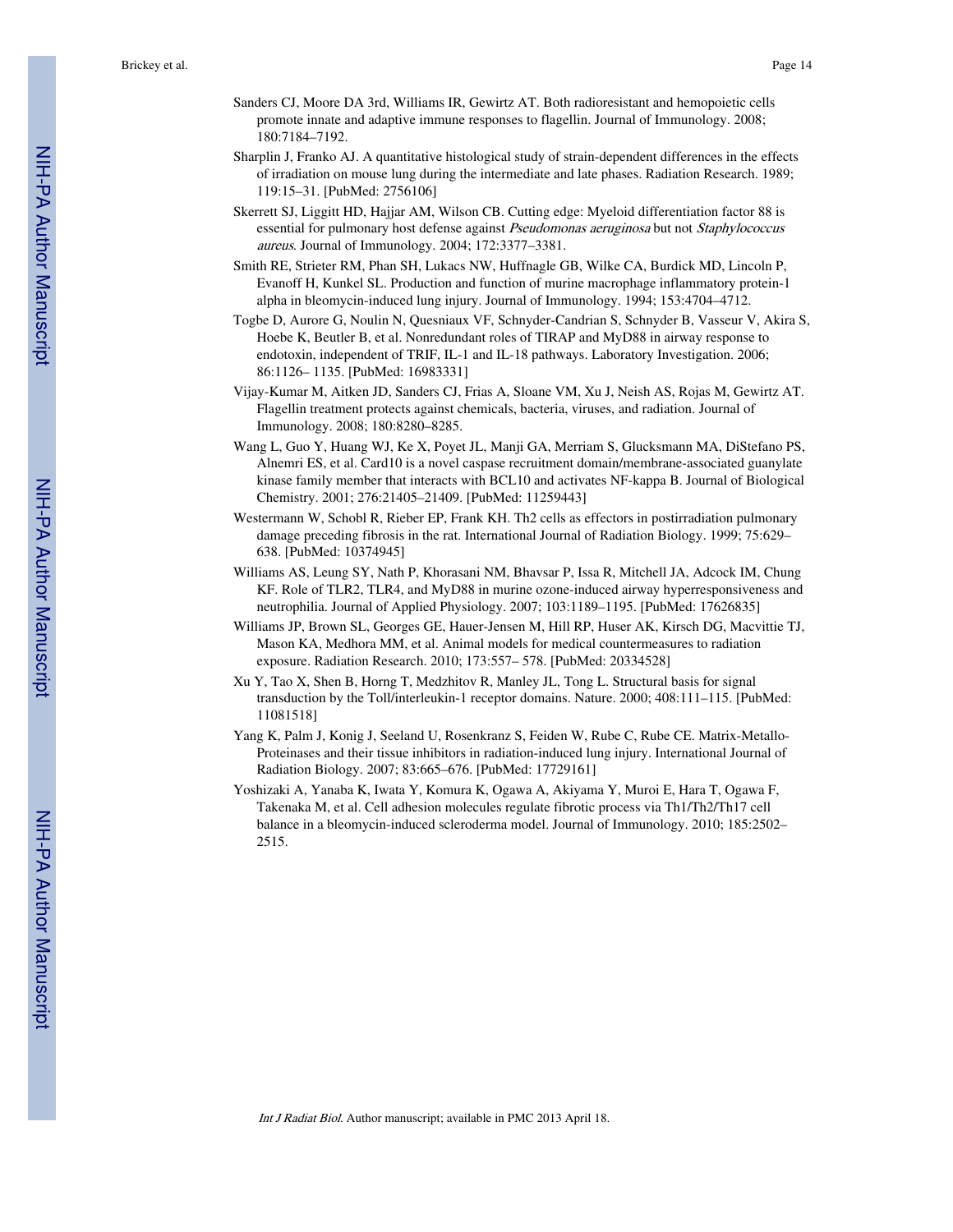

#### **Figure 1.**

MyD88 provides protection against mortality linked to exposure to thoracic targeted  $γ$ irradiation. (A) Loss of MyD88 produces a strain susceptible to radiation-induced lung injury. A Kaplan-Meier survival analysis of irradiated  $Myd88^{-/-}$  (n = 25) or WT mice (n = 26) is shown. The median survival time (MST) for  $Myd88^{-/-}$  is 27.3 weeks post irradiation (wpi). Comparison of the survival curves using the log rank test (Mantel-Cox) reveals a significant difference ( $p \le 0.05$ ), with a hazard ratio of 2.237. Peripheral blood cell composition of white blood cells (WBC), lymphocytes (Ly), monocytes (Mo) and granulocytes (Gr) in mice at baseline (B) and after radiation (C) is similar between WT and  $Myd88<sup>-/-</sup>$  mice. Cells in peripheral blood samples were quantified using Heska's Animal Blood Counter. The average absolute numbers (in 1000s) are plotted with significant differences between WT (solid) and  $Myd88^{-/-}$  (open) at indicated times shown by dotted line with error bars indicating SEM for  $n = 7$  per time for each genotype in (C) (\* $P < 0.05$ ; u, untreated).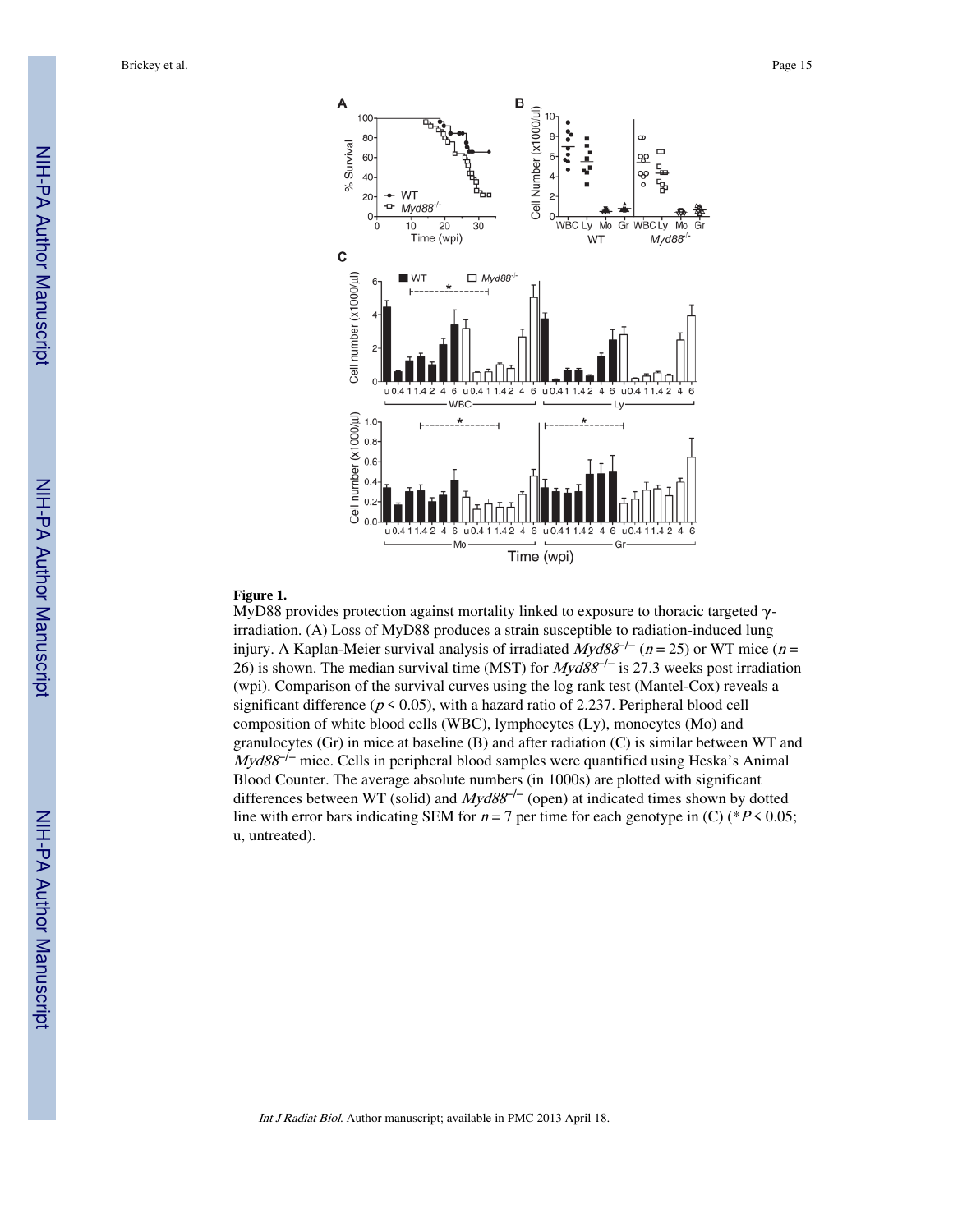Brickey et al. Page 16



#### **Figure 2.**

Cellularity in lungs of irradiated mice is enhanced during acute injury. (A) Representative images of H&E stained lung sections of WT (left) and Myd88<sup>-/−</sup> (right) mice, untreated (unt) and weeks post irradiation (wpi). (Original magnification 200×) (B) The interstitial infiltrate of alveolar spaces in unirradiated (u) WT (circle) and  $Myd88^{-/-}$  (square) mice and at 4–6 wpi was scored by reviewers unaware of tissue identity. Individual samples are represented by each symbol with the averaged cumulative score represented by the bar.  $*P$  < 0.05 indicates significantly different means between WT and  $Myd88^{-/-}$  at 6 wpi (dotted line) and for  $Myd88<sup>-/-</sup>$  over time (solid line). (C) Immunohistochemical analysis of lungs revealed elevated numbers of T lymphocytic  $(TCR\beta^+)$  and myeloid  $(CD11b^+)$  cells in lungs of irradiated animals at 6 weeks. Representative images are shown. (Original magnification 200×, scale bar 100 micron) (D) Numbers of antibody-positive DAPI-stained cells were counted in 5-7 fields for each biological sample, with average CD11b<sup>+</sup> or TCRβ<sup>+</sup> cells/field per sample indicated by symbol and mean for each time plotted for untreated (u) samples and from 1.4–6 wpi.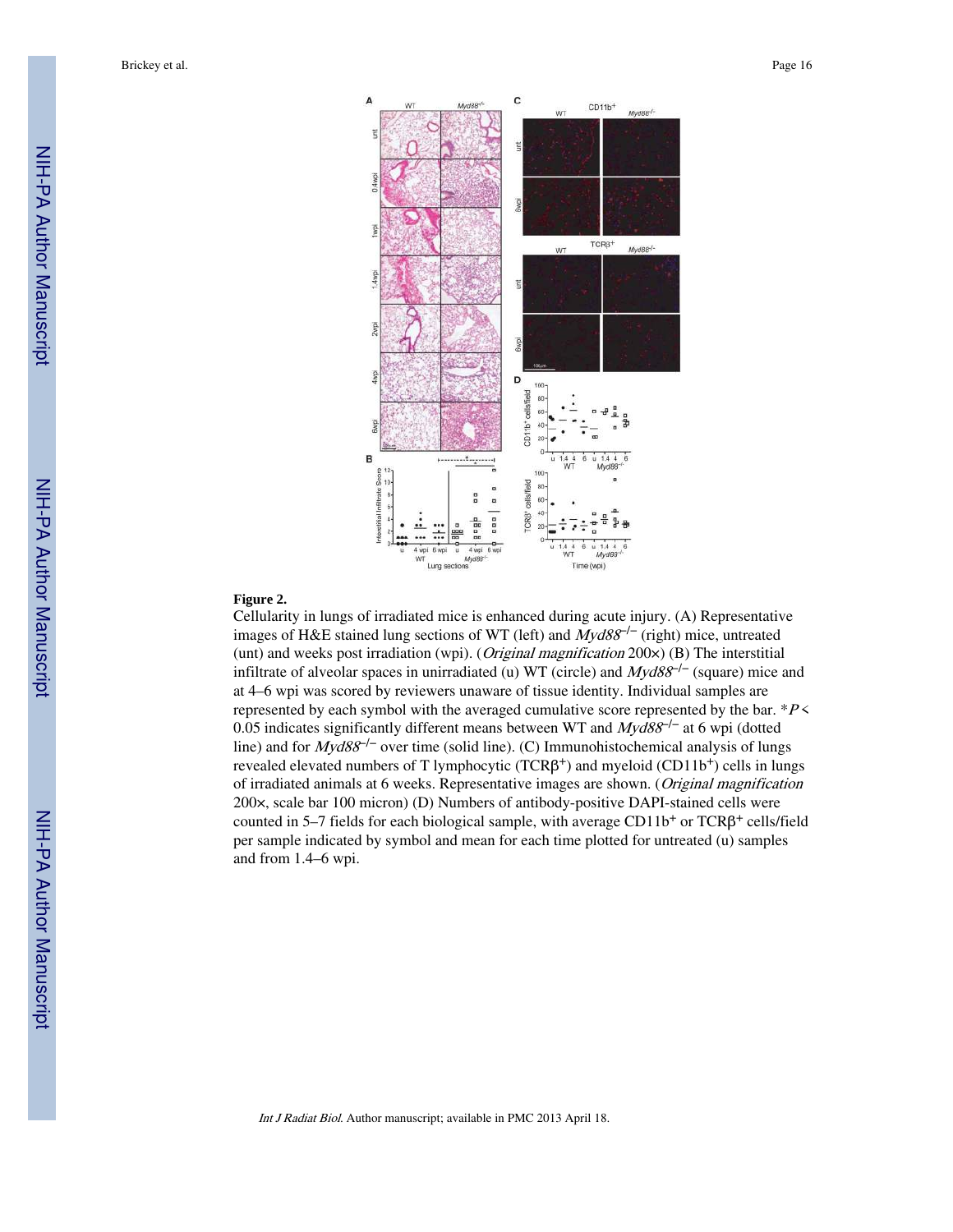

#### **Figure 3.**

Late lung injury persists in irradiated  $Myd88^{-/-}$  animals. (A) Fixed lung sections were stained with H&E and representative images are shown for untreated (unt) and samples from mice at 18–27 wpi. (*Original magnification* 40×). Foci of parenchymal damage are marked with dotted lines. Changes in lung wet weight (B) and body weight (C) were monitored. (D) Irradiated  $Myd88<sup>-/-</sup>$  mice display impaired airway mechanics. The static compliance (Cst) and tissue elastance (H) properties were determined through pressure-volume loops and forced oscillatory mechanics. Each data point in B–D represents an individual animal (WT, solid circle;  $Myd88^{-/-}$ , open square). The mean for each parameter is represented by a bar, with significant differences over time indicated by the solid bar and between genotypes at designated times by the dotted bar (\* $P \le 0.05$ ; \*\* $P \le 0.005$ ; \*\*\* $P \le 0.0005$ ).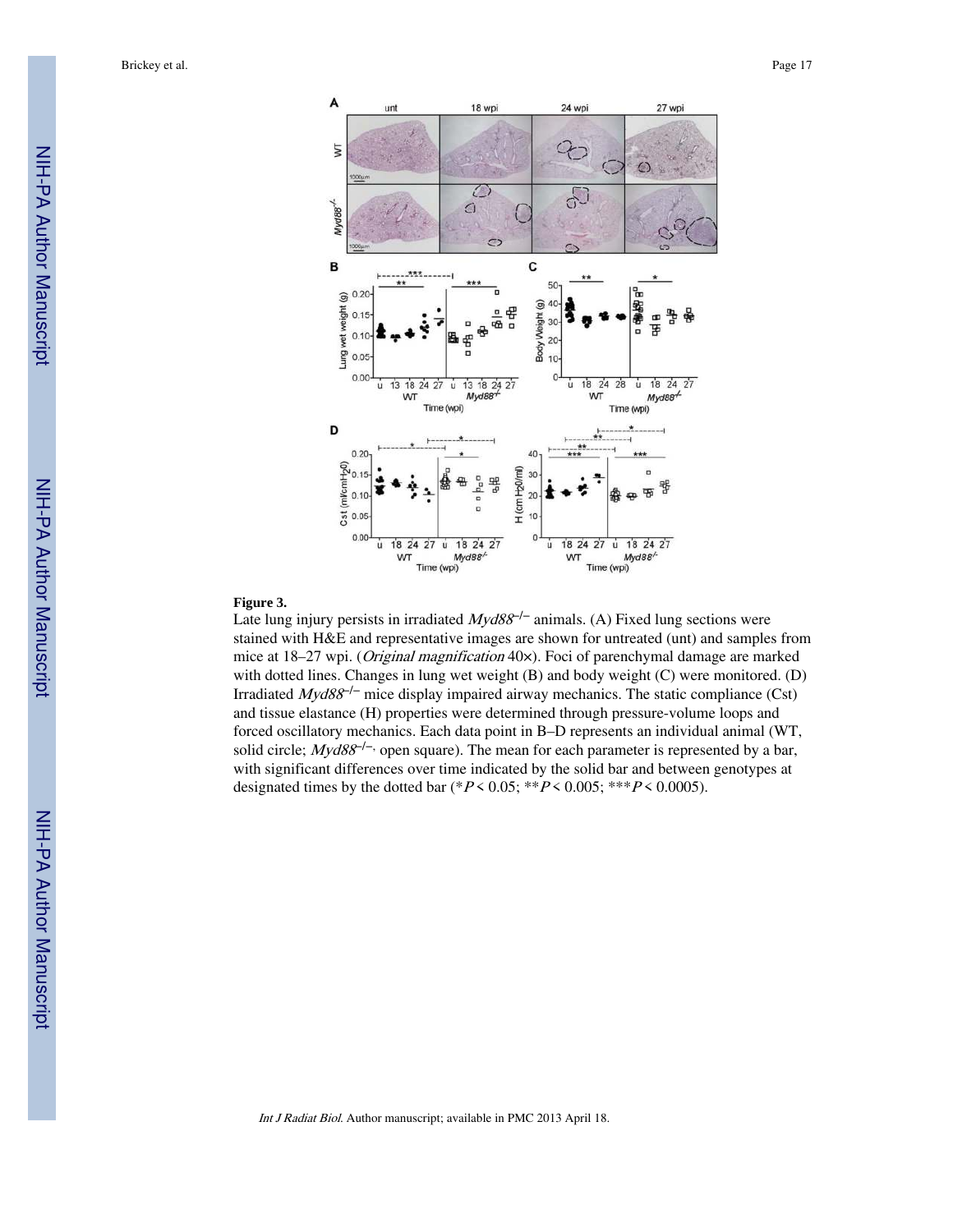

#### **Figure 4.**

Lungs in  $Myd88^{-/-}$  mice display fibrotic foci of collagen deposition. Fixed lung sections were stained with H&E (unt), Masson's Trichrome (A) or Sirius Red (B) and representative images are shown for long term WT and  $Myd88^{-/-}$  radiation survivors (24 and 27 wpi) (*Original magnification* 200 $\times$ , scale bar 100 micron). Myd88<sup>-/-</sup> survivors show elevated levels of Sirius Red polarized signal (C) at 27 wpi over baseline and WT at similar times. The assessment of Sirius red signal was executed by reviewers unaware of the identity of the tissue section. Each data point represents an individual animal, with the mean indicated by a bar and significant differences between genotypes at designated times by the dotted bar (\*<sup>P</sup>  $< 0.05$ ).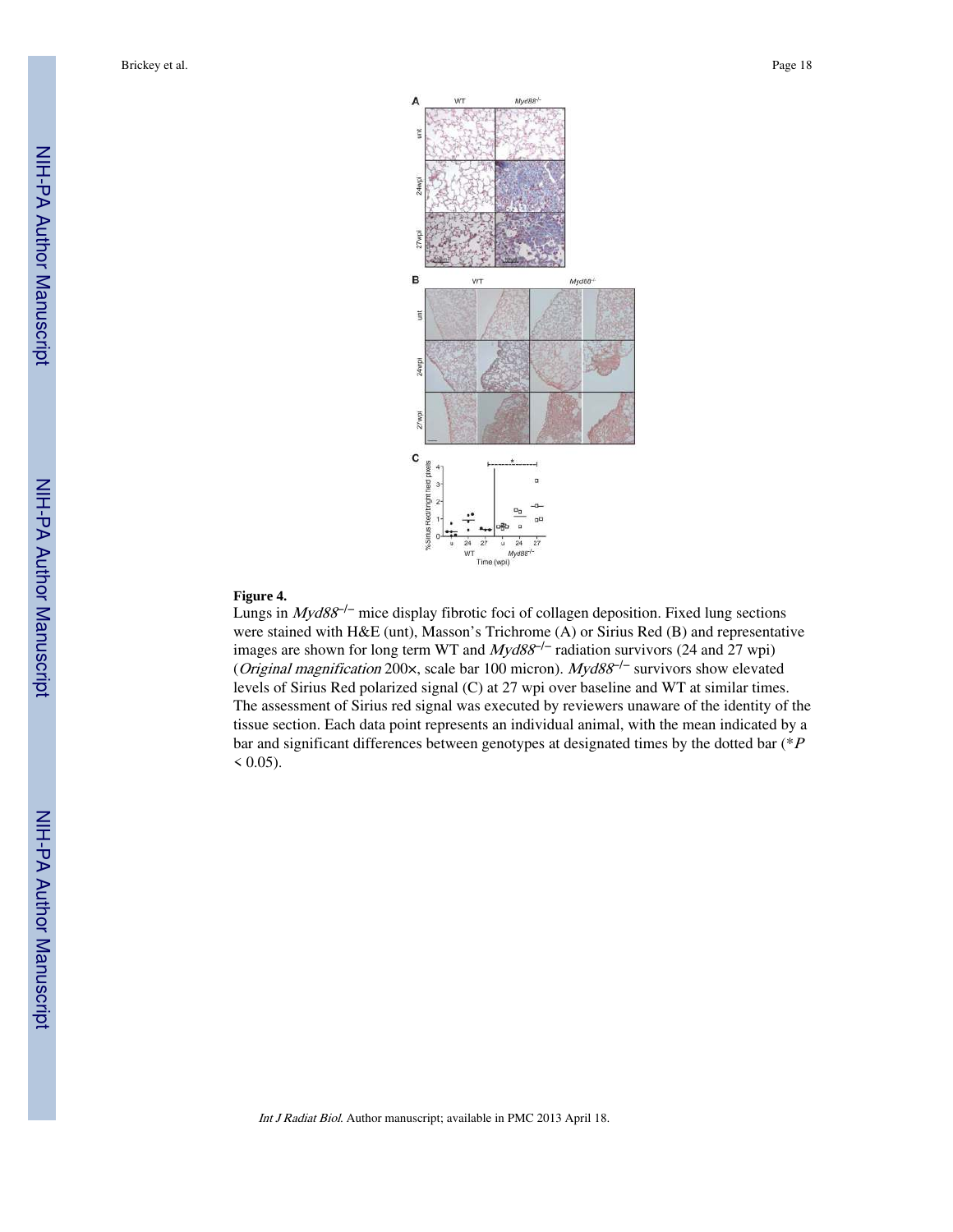Brickey et al. Page 19



#### **Figure 5.**

Regulation of RNA expression of proinflammatory cytokines and chemokines is altered in irradiated  $Myd88^{-/-}$  animals during acute injury. Transcripts encoding proinflammatory cytokines (Il6, Il1b), chemokines (Ccl2/Mcp1, Cxcl1/KC) as well as cell activation factors (Mpo, Sod3, Tgfb, Icam1, Foxp3, Has2, Has3) were measured using gene-specific primers and quantitative PCR approaches. Mean fold change over untreated samples of transcript levels normalized to 18S rRNA are shown with error bars indicating SEM for  $n = 3-6$  for each group. Changes in transcript levels in  $Myd88^{-/-}$  lung samples (open square) that are significantly different from WT samples (solid circle) are indicated (\* $P \le 0.05$ ; \*\* $P \le 0.005$ ;  $***P<sub>0.0005</sub>$ .